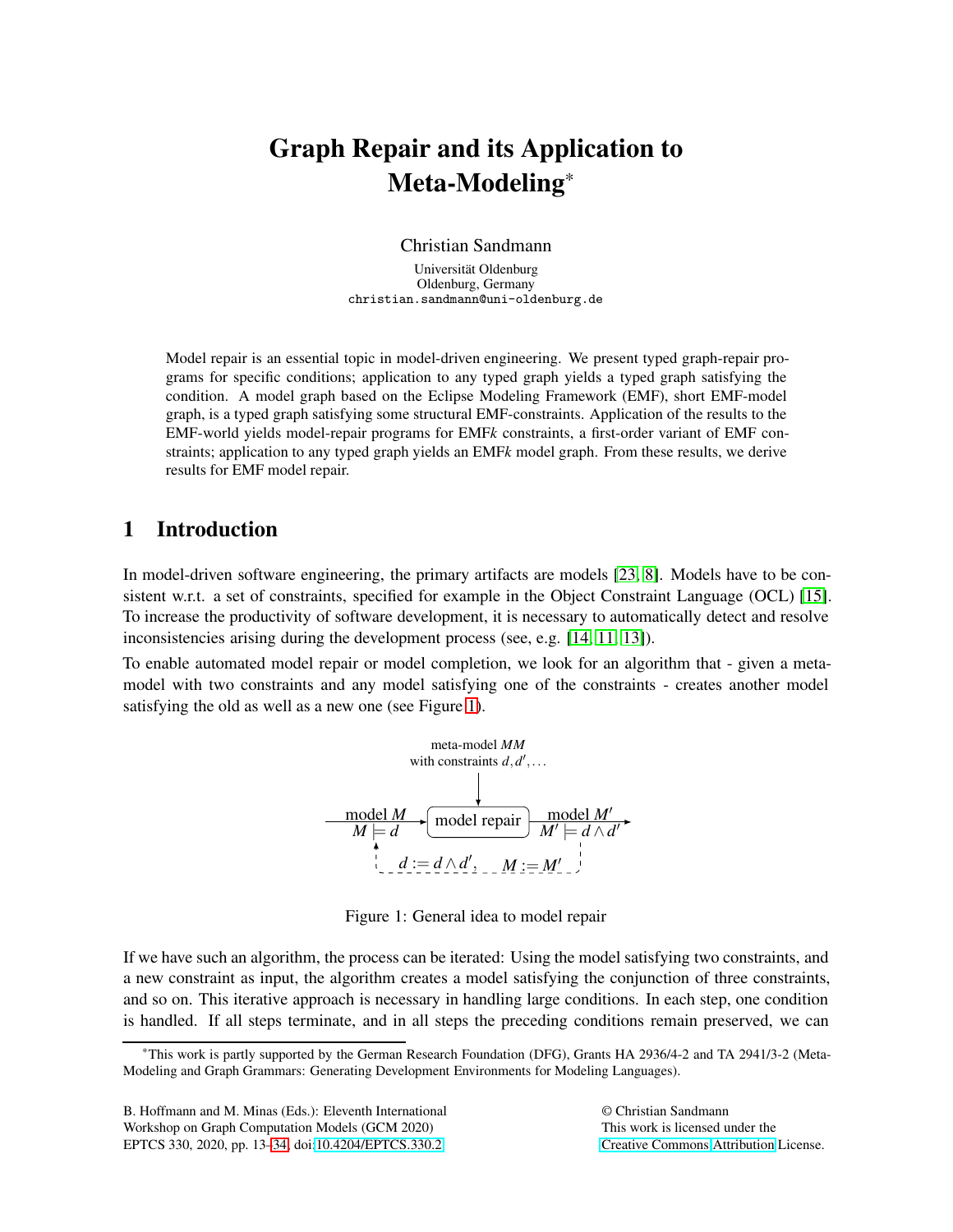be sure that, after the consideration of all finitely many conditions, the conjunction of the conditions is satisfied. If after one step a preceding condition is violated, the condition must be considered again and the process may be come non-terminating.

In this paper, we represent a meta-model as a type graph, the instance model as a graph typed over the type graph, and first-order constraints as a typed graph constraint, equivalent to a first-order graph formula [\[20\]](#page-20-5). Given a typed constraint, we extract a typed program from the constraint, called *repair program*, such that the application of the typed repair program to an arbitrary typed graph yields a typed graph satisfying the constraint.

For small (basic) constraints, we extract a basic repair program directly from the constraint. For larger (proper) constraints, the repair program is composed from basic repair programs. For generalized proper constraints repair programs for subconditions may be used for the construction. For conjunctive constraints we take repair programs for the components and compose them to a typed repair program, provided that there is a sequentialization that preserves the preceding constraints. For disjunctive constraints we need a repair program for one component. Altogether, for so-called legit constraints, we can construct a repair program. These constructions are done in the  $\mathcal{M}$ -adhesive category of typed graphs with  $\mathcal{E}'$ - $\mathcal{M}$ pair factorization.

A model graph based on the Eclipse Modeling Framework (EMF) [\[24\]](#page-21-2), short EMF model graph, is a typed graph satisfying some structural EMF constraints. Application of the results for typed graphs to the EMF world yields model completion programs for EMF*k* constraints, a first-order version of the EMF constraints, such that the application to a typed graph yields an EMF*k* model graph. The results known from typed graph repair are applied to EMF*k* model repair and EMF model repair.

The structure of the paper is as follows. In Section [2,](#page-1-0) we review the definitions of typed graphs, typed graph conditions, and typed graph programs. In Section [3,](#page-6-0) we introduce the concept of typed repair programs and show that there are repair programs for a large number of conditions, so-called legit conditions. Application of a typed repair program to any typed graph yields a typed graph satisfying the constraint. In Section [4,](#page-14-0) application of the results to EMF-world yields model-repair and completion programs for EMF*k* constraints, a first-order variant of EMF constraints. From these results, we derive results of EMFmodel repair and completion. In Section [5,](#page-17-0) we present some related concepts. In Section [6,](#page-19-0) we give a conclusion and mention some further work.

### <span id="page-1-0"></span>2 Preliminaries

In the following, we recall the definitions of typed graphs, graph conditions, rules and transformations, graph programs, and basic transformations [\[2,](#page-19-1) [6,](#page-20-6) [17\]](#page-20-7). In the following, our concepts are based on [\[2\]](#page-19-1). For simplicity, we ignore the attributes.

A directed graph consists of a set of nodes and a set of edges where each edge is equipped with a source and a target node.

**Definition 1 (graphs & morphisms).** A *(directed) graph*  $G = (V_G, E_G, s_G, t_G)$  consists of a set  $V_G$  of *nodes* and a set  $E_G$  of *edges*, as well as source and target functions  $s_G$ ,  $t_G$ :  $E_G \rightarrow V_G$ . Given graphs *G* and *H*, a *(graph) morphism g*:  $G \rightarrow H$  consists of total functions  $g_V : V_G \rightarrow V_H$  and  $g_E : E_G \rightarrow E_H$  that preserve sources and targets, that is,  $g_V \circ s_G = s_H \circ g_E$  and  $g_V \circ t_G = t_H \circ g_E$ . The morphism *g* is *injective* (*surjective*) if *g*<sup>V</sup> and *g*<sup>E</sup> are injective (surjective), and an *isomorphism* if it is injective and surjective. In the latter case, *G* and *H* are *isomorphic*, denoted by  $G \cong H$ .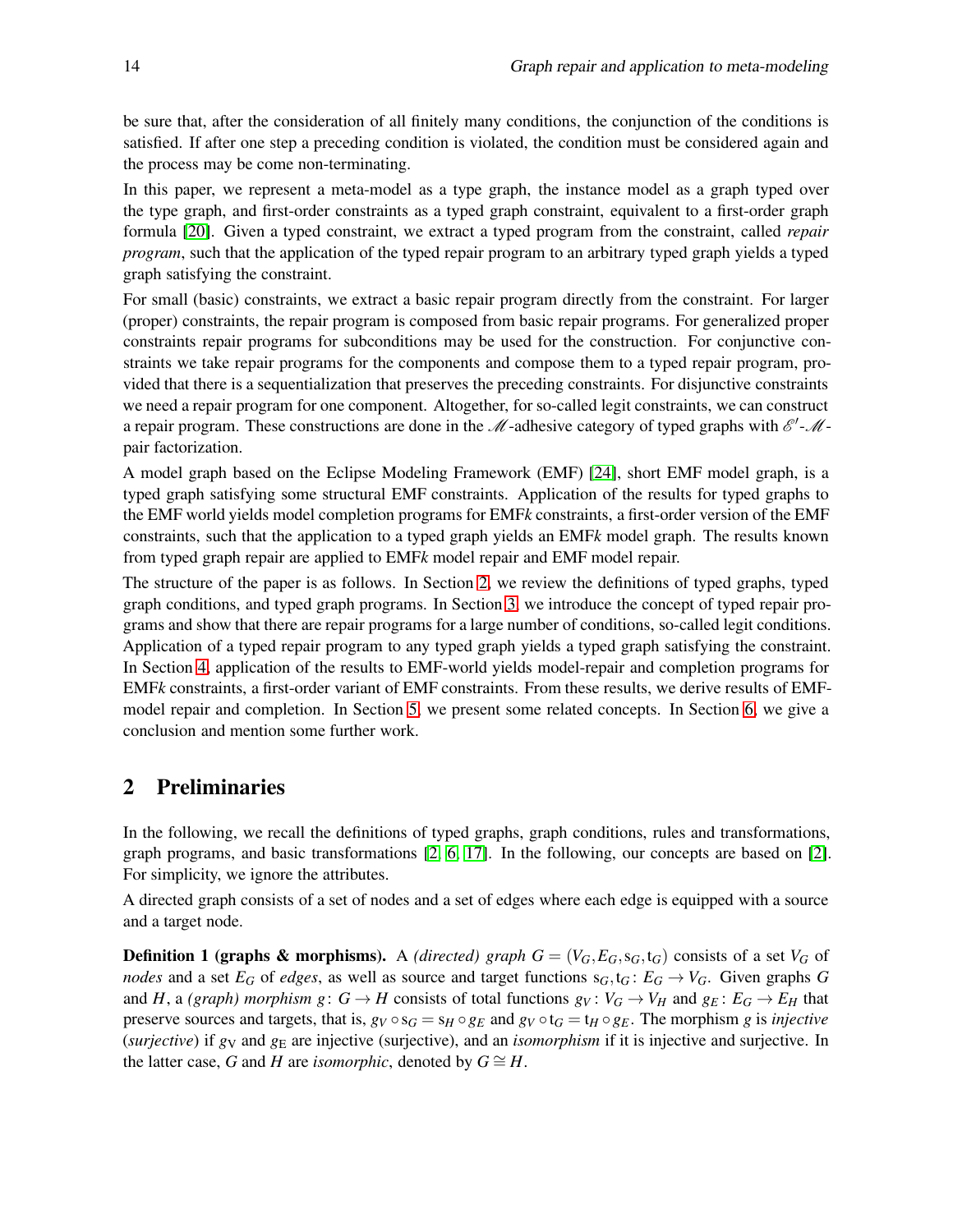Convention. Drawing a graph, nodes are drawn as circles and edges as arrows. Arbitrary morphisms are drawn by usual arrows  $\rightarrow$ , injective ones by  $\rightarrow$ .

A type graph (with containment) is a graph with a distinguished set of containment edges, and a relation of opposite edges.

**Definition 2 (Type graph).** A *type graph TG* =  $(T, C, O)$  consists of a graph *T*, a set  $C \subseteq E_T$  of *containment edges*, and a relation  $O \subseteq E_T \times E_T$  of *opposite edges*. The relation *O* is anti-reflexive, symmetric, functional, i.e., ∀(*e*1,*e*2),(*e*1,*e*3) ∈ *O*, *e*<sup>2</sup> = *e*3, and opposite direction, i.e., ∀(*e*1,*e*2) ∈ *O*, s(*e*1) = t(*e*2) and  $s(e_2) = t(e_1)$ .

Convention. The drawing of a type graph is obtained from the underlying graph by marking every containment edge ( $\longleftrightarrow$ ) with a black diamond at the source, and adding, for every pair  $(e_1, e_2)$  of opposite edges, a bidirectional edge ( $\longleftrightarrow$ ) between the source and the target of the first edge with two edge type names, one at each end.

Example 1. A type graph for Petri-nets is given in Figure [2.](#page-2-0)



<span id="page-2-0"></span>Figure 2: Type graph for Petri-nets, adapted from [\[27\]](#page-21-3)

The type graph consists of the nodes PetriNet (PN), Place (Pl), Transition (Tr), Token (Tk), place-totransition arcs (PTArc), and transition-to-place arcs (TPArc), written inside the nodes, and the edges places, trans, and tok. The distinguished containment edges from the PetriNet to the Place (Transition, PTArc, and TPArc)-node are marked in the graph. The opposite edge relation relates the edges from the PTArc (TPArc)-node to the Place (Transition)-node of type src and the Place (Transition)-node to the PTArc (TPArc)-node of type out.

Assumption. In the following, let  $TG = (T, C, O)$  be a fixed type graph.

A typed graph over a type graph is a graph together with a typing morphism. The typing itself is done by a graph morphism between the graph and the type graph.

Definition 3 (typed graphs). A *typed graph* (*G*,*type*) is a graph *G* together with a typing morphism  $type: G \rightarrow T$ . Given typed graphs  $(G, type_G)$ ,  $(H, type_H)$ , a *typed graph morphism g*:  $G \rightarrow H$  is a graph morphism such that  $type_{H,V} \circ g_V = type_{G,V}$  and  $type_{H,E} \circ g_E = type_{G,E}$ . For a node v (an edge e) in G,  $type_V(v)$  ( $type_E(e)$ ) is the *node* (edge) type.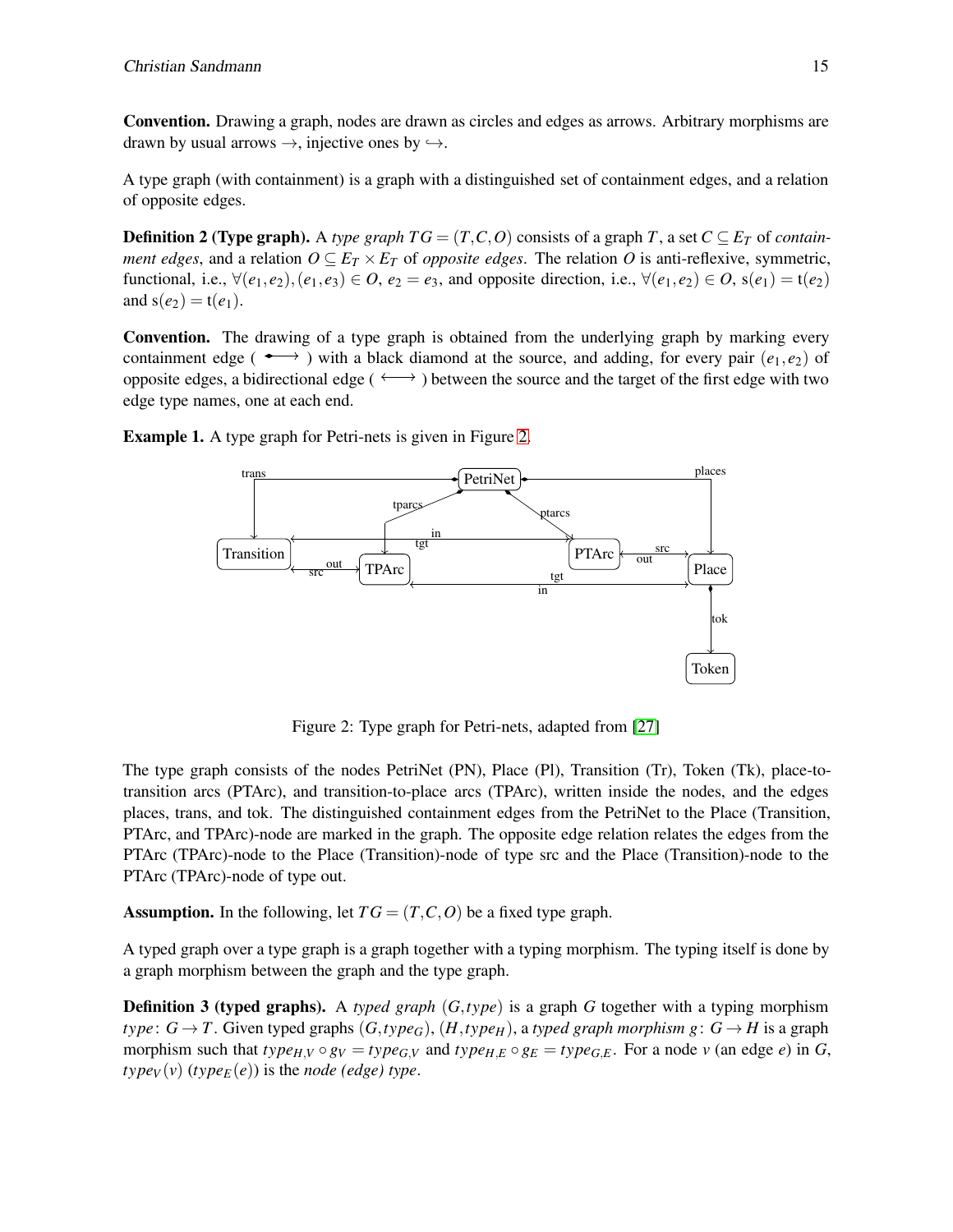Convention. Given a typed graph (*G*,*type*), we draw the graph *G* and put in type information: For a node *v* in *G*, we depict the node type  $type_V(v)$  inside the node; for an edge *e* in *G*, we depict the edge type  $type_E(e)$  near the target node of the edge  $e$ . Each edge with edge type containment edge is marked as a containment edge. For every pair of nodes whose type nodes are connected by an opposite edge, an opposite edge is added. For each pair  $(v_1, v_2)$  of nodes in *G* for which  $type_V(v_1), type_V(v_2)$  are connected by an opposite edge, a bidirectional edge between the nodes with two edge type names, one at each end, is added.

Assumption. In the following, all graphs are typed over *T G* and all morphisms are injective.

Note. Typed graphs (over  $TG$ ) with containment and morphisms form a category  $Graphs_{TG}$ . This is M-adhesive and has a  $\mathscr{E}'$ -M pair factorization [\[5,](#page-20-8) [3\]](#page-19-2) where M is the class of injective morphisms and  $\mathscr{E}'$  is the class of pairs of jointly surjective morphisms.  $\mathscr{M}$ -adhesiveness implies the existence of pushouts (used in Definition [5](#page-3-0) and Lemma [1\)](#page-5-0);  $\mathscr{E}'$ - $\mathscr{M}$  pair factorization is used in the shift construction in Lemma [1.](#page-5-0)

Typed graph conditions are nested constructs, which can be represented as trees of morphisms equipped with quantifiers and Boolean connectives. Graph conditions and first-order graph formulas are expressively equivalent.

Definition 4 (typed graph conditions). A *(typed graph) condition* over a graph *A* is of the form (a) true or  $\exists (a, c)$  where  $a: A \hookrightarrow C$  is a real inclusion morphism, i.e.,  $A \subset C$ , and *c* is a condition over *C*. (b) For a condition *c* over *A*,  $\neg c$  is a condition over *A*. (c) For conditions  $c_i$  ( $i \in I$  for some finite index set *I*) over *A*, ∧*i*∈*Ic<sup>i</sup>* is a condition over *A*. Conditions over the empty graph /0 are called *constraints*. In the context of rules, conditions are called *application conditions*. Any morphism  $p: A \rightarrow G$  satisfies true. A morphism *p* satisfies  $\exists (a, c)$  with *a*:  $A \hookrightarrow C$  if there exists an morphism *q*:  $C \hookrightarrow G$  such that  $q \circ a = p$ and *q* satisfies *c*.



A morphism *p* satisfies  $\neg c$  if *p* does not satisfy *c*, and *p* satisfies ∧<sub>*i*∈*I*</sub>*C<sub>i</sub>* if *p* satisfies each *c<sub>i</sub>* (*i* ∈ *I*). We write  $p \models c$  if p satisfies the condition c (over A). A graph *G satisfies* a constraint  $c, G \models c$ , if the morphism  $p: 0 \rightarrow G$  satisfies *c*. A constraint *c* is *satisfiable* if there is a graph *G* that satisfies *c*.

Notation. Conditions may be written in a more compact form:  $\exists a := \exists (a, \text{true})$ , false := ¬true,  $\forall (a,c) := \nexists (a,\neg c)$ , and  $\exists := \neg \exists$ . The expressions  $\vee_{i \in I} c_i$  and  $c \Rightarrow c'$  are defined as usual. For a morphism  $a: A \rightarrow C$  in a condition, we just depict the codomain *C*, if the domain *A* can be unambiguously inferred.

The following is done in the framework of  $M$ -adhesive categories. Rules are specified by a pair of morphisms, interface morphisms, and an application condition. By the interfaces, it becomes possible to hand over information between the transformation steps. In contrast to [\[25\]](#page-21-4), our vertical morphisms are injective.

<span id="page-3-0"></span>**Definition 5 (typed rules & transformations).** Given a category  $\mathscr C$ , a *(typed) rule*  $\rho = \langle x, p, ac, y \rangle$  *(with interfaces X*, *Y*) consists of a plain rule  $p = \langle L \leftrightarrow K \to R \rangle$  of morphisms *l* :  $K \to L$ , *r*:  $K \to R$ , morphisms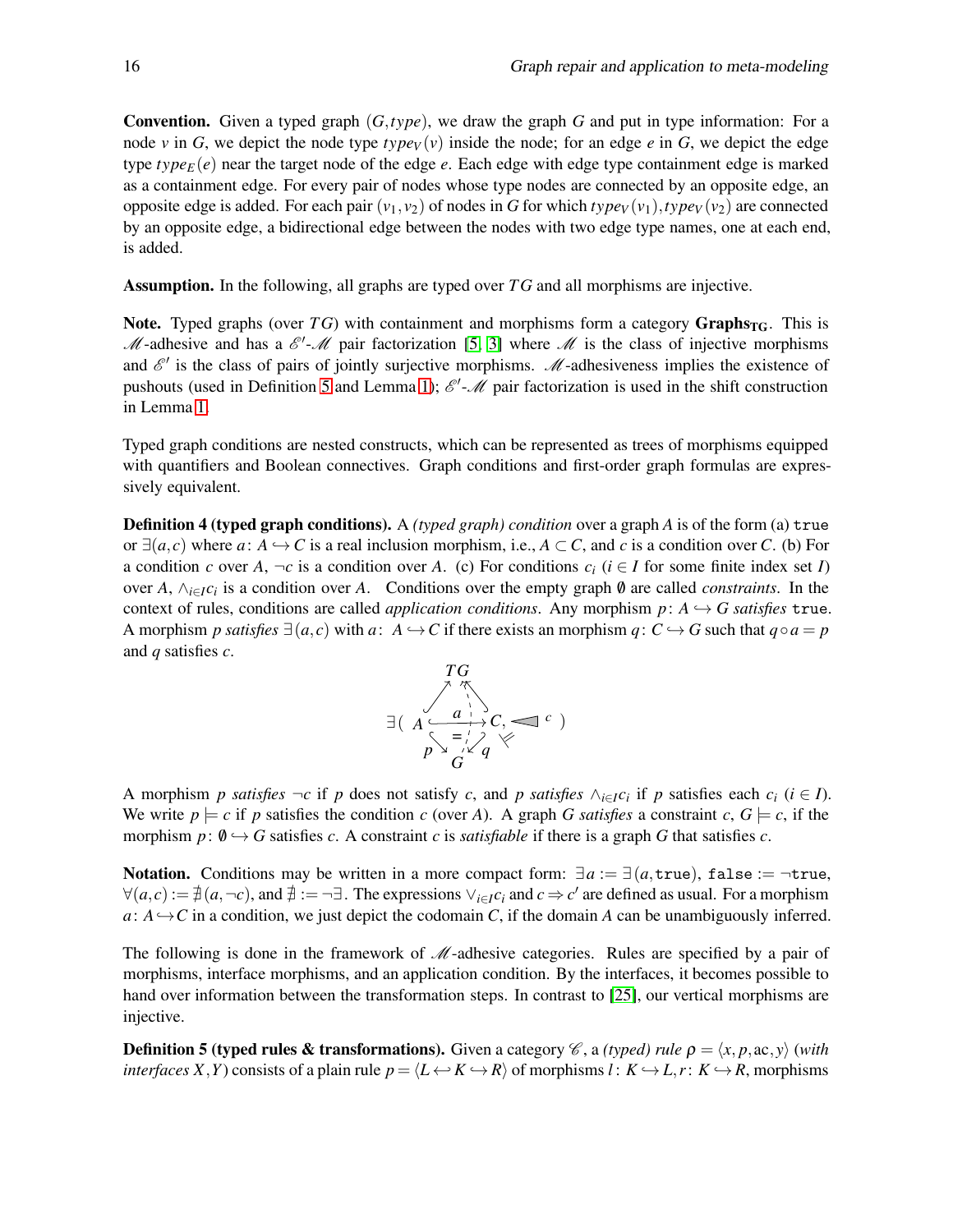$x: X \rightarrow L$ ,  $y: Y \rightarrow R$ , the *(left and right) interface morphisms*, and a left application condition ac over *L*. The partial morphism *i*:  $X \hookrightarrow Y$  with  $i = y^{-1} \circ r \circ l^{-1} \circ x$  is the *interface morphism* of the rule  $\rho$ .

If the domain of an interface morphisms is empty or the application condition ac is true, then the component may not be written.

A *direct transformation* from *G* to *H* applying  $\rho$  at  $g: X \hookrightarrow G$  consists of the following steps:

- (1) Mark a morphism  $g'$ :  $L \hookrightarrow G$ , called *match* satisfying the dangling condition, such that  $g = g' \circ x$ and  $g' \models$  ac.
- (2) Apply the plain rule p at g' yielding a morphism  $h' : R \hookrightarrow H$ .
- (3) Unmark  $h: Y \hookrightarrow H$ , i.e., define  $h = h' \circ y$ .



Figure 3: A direct transformation

The application of a plain rule is as in the double-pushout approach [\[3\]](#page-19-2) in the category of typed graphs. A plain rule  $p = \langle L \leftrightarrow K \to R \rangle$  is applicable to a graph *G* w.r.t. a morphism  $g' : L \to G$ , iff  $g'$  satisfies the *dangling condition*: "No edge in  $G - g'(L)$  is incident to a node in  $g'(L - K)$ ."

The *semantics* of the rule  $\rho$  is the set  $\llbracket \rho \rrbracket$  of all triples  $\langle g, h, i \rangle$  of a morphism  $g: X \hookrightarrow G$ , a morphism *h*:  $Y \hookrightarrow H$ , and a partial interface morphism *i*:  $X \hookrightarrow Y$  with  $i = y^{-1} \circ r \circ l^{-1} \circ x$ . Instead of  $\langle g, h, i \rangle \in [\![ \rho ]\!]$ , we write  $g \Rightarrow_{\rho,i} h$  or short  $g \Rightarrow_{\rho} h$ .

The dangling edges operator. For node-deleting rules  $\rho$ , the dangling condition may not be satisfied. In this case,  $\rho'$  means that the rule shall be applied in the SPO-style of replacement [\[10\]](#page-20-9), i.e., first to remove the dangling edges, and, afterwards application of the rule in the DPO style. Note that this style of replacement also can be described by a DPO-program that fixes a match for the rule, deletes the dangling edges, and afterwards applies the rule at the match. The proceeding can be extended to sets of rules: For a rule set  $\mathscr{S}, \mathscr{S}' = {\rho' | \rho \in \mathscr{S}}$ .

Interface & markings. Rules with interfaces enable the control over marking and unmarking of elements in a typed graph and are capable of handling the markings over transformation steps. The left interface restricts the application of the rule to a previously marked context: Given a morphism  $g: X \hookrightarrow G$ , the application is restricted to those morphisms  $g' : L \hookrightarrow G$  that fit to *g*, i.e.  $g = g' \circ x$ . The right interface restricts the application of the next rule: By the morphism  $h: Y \hookrightarrow H$ , the next rule can only be applied at *Y*. Instead of rules with interfaces in the sense of [\[17\]](#page-20-7), we could use markings as, e.g., in [\[7,](#page-20-10) [18\]](#page-20-11). We have decided to use the interfaces instead of markings, because we have nested markings and the description of markings by morphisms makes transparent what happens.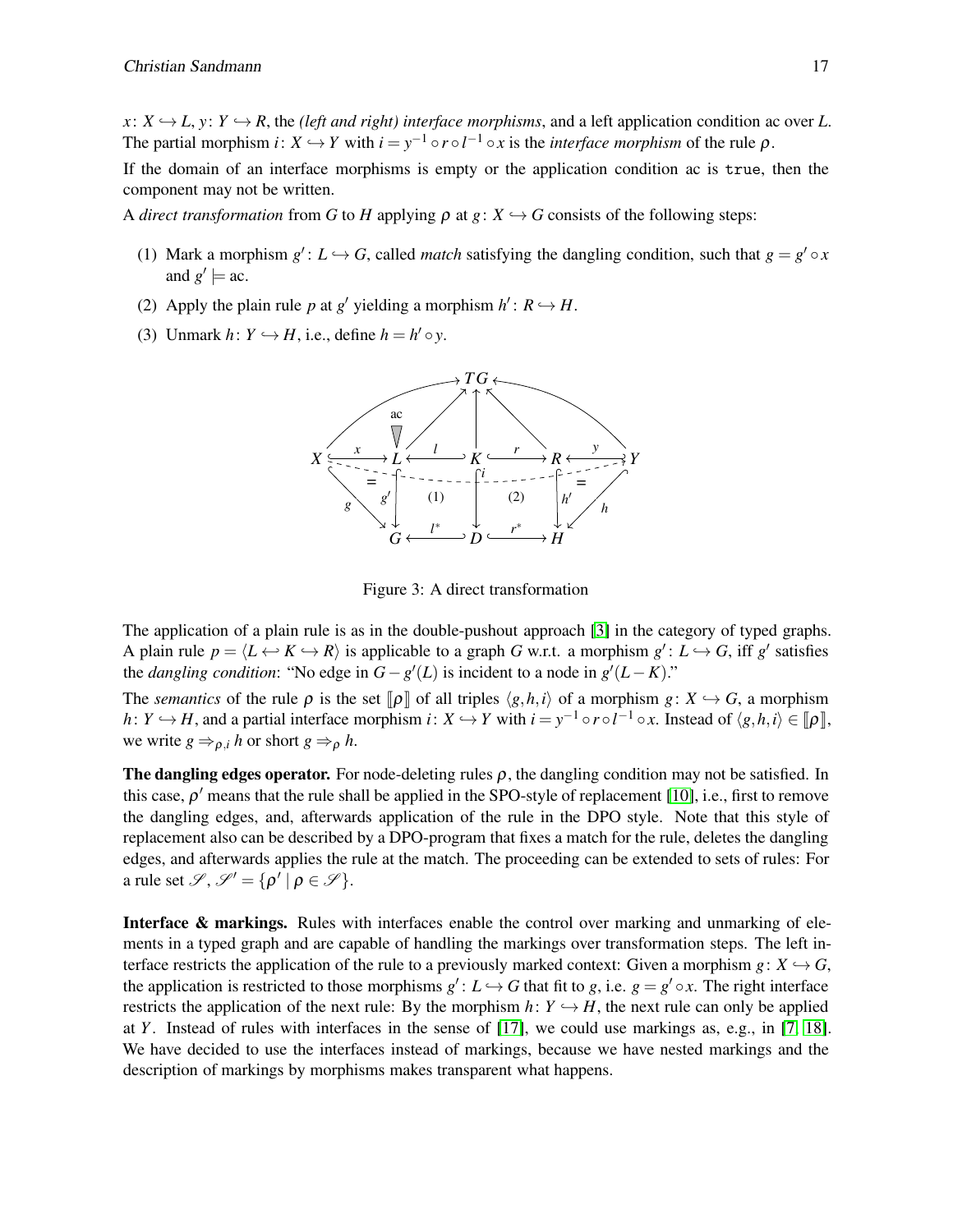Typed graph programs are made of sets of typed rules with interface, non-deterministic choice {*P*,*Q*}, sequential composition  $\langle P;Q \rangle$ , the try-statement try *P*, and the as long as possible iteration  $P \downarrow$ .

**Definition 6 (typed graph programs).** The set of *(typed graph) programs with interface X*,  $\text{Prog}(X)$ , is defined inductively:

- (1) Every typed rule  $\rho$  with interface *X* (and *Y*) is in Prog(*X*).
- (2) If  $P, Q \in \text{Prog}(X)$ , then  $\{P, Q\}$  is in  $\text{Prog}(X)$ .
- (3) If  $P \in \text{Prog}(X)$  and  $Q \in \text{Prog}(Y)$ , then  $\langle P; Q \rangle \in \text{Prog}(X)$ .
- (4) If  $P \in \text{Prog}(X)$ , then try *P*, and  $P \downarrow$  are in  $\text{Prog}(X)$ .

The statement Skip denotes the identity rule  $id_X = \langle X \leftrightarrow X \leftrightarrow X \rangle$ .

The *semantics* of a program *P* with interface *X*, denoted by  $\llbracket P \rrbracket$ , is a set of triples such that, for all  $\langle g, h, i \rangle \in [P]$ , the domain of *g* and *i* is *X* and the codomain of *h* and *i* is equal:

| $(1)$ $\lbrack \rho \rbrack$ | as in Definition 5,                                                                                                                                                                              |
|------------------------------|--------------------------------------------------------------------------------------------------------------------------------------------------------------------------------------------------|
|                              | $[2]$ $[ [P,Q]$ = $[P] \cup [Q]$ ,                                                                                                                                                               |
|                              | (3) $[\langle P; Q \rangle] = {\langle \langle g_1, h_2, i_2 \circ i_1 \rangle   \langle g_1, h_1, i_1 \rangle \in [P], \langle g_2, h_2, i_2 \rangle \in [Q], h_1 = g_2 \rangle},$              |
|                              | (4) $[\![\text{try } P]\!] = \{\langle g, h, i \rangle \mid \langle g, h, i \rangle \in [\![P]\!] \} \cup \{\langle g, g, id \rangle \mid \nexists h. \langle g, h, i \rangle \in [\![P]\!] \},$ |
|                              | $\llbracket P \downarrow \rrbracket = \{ \langle g, h, id \rangle \in P^* \mid \nexists h'. \langle h, h', id \rangle \in \llbracket \text{Fix}(P) \rrbracket \},$                               |

where  $P^* = \bigcup_{j=0}^{\infty} P^j$  with  $P^0 = \text{Skip}, P^j = \langle \text{Fix}(P); P^{j-1} \rangle$  for  $j > 0$  and  $[\![\text{Fix}(P)]\!] = \{\langle g, h \circ i, \text{id} \rangle \mid \exists h \in P^0 \}$  $\langle g, h, i \rangle \in [P]$ . Instead of  $\langle g, h, i \rangle \in [P]$ , we write  $g \Rightarrow p_i h$  or short  $g \Rightarrow p h$ .

In the following, we consider the basic transformations [\[6\]](#page-20-6). The construction Shift "shifts" existential conditions over morphisms into a disjunction of existential application conditions. This can be done because the category of typed graphs has an  $\mathscr{E}' - \mathscr{M}$ -factorization. The construction Left "shifts" a right application condition over a rule into a left application condition. Constraints can be integrated into left application conditions of a rule such that every transformation is condition-preserving.

<span id="page-5-0"></span>**Lemma 1** (Shift, Left, Pres). In an M-adhesive category  $\mathscr{C}$  with  $\mathscr{E}' - \mathscr{M}$  pair factorization, there are constructions Shift, Left, and Pres such that the following holds. For each condition *d* over *P* and every morphism  $b: P \hookrightarrow R, n: R \hookrightarrow H, n \circ b \models d \iff n \models \text{Shift}(b, d)$ . For each rule  $p = \langle L \leftrightarrow K \hookrightarrow R \rangle$  and each condition ac over *R*, for each  $G \Rightarrow_{p,g,h} H, g \models \text{Left}(p, ac) \iff h \models ac$ . For each rule  $\rho$  and each condition *d*, a condition ac = Pres( $\rho$ ,*d*) can be constructed such that the rule  $\langle p, ac \rangle$  is *d-preserving*, i.e., for all  $g \Rightarrow_{\langle \rho, ac \rangle} h, g \models d$  implies  $h \models d$ .

A pair  $(a', b')$  of morphisms is *jointly surjective* if for each  $x \in R'$  there is a preimage  $y \in R$  with  $a'(y) = x$ or  $z \in C$  with  $b'(z) = x$ . For a rule  $p = \langle L \leftrightarrow K \hookrightarrow R \rangle$ ,  $p^{-1} = \langle R \leftrightarrow K \hookrightarrow L \rangle$  denotes the *inverse* rule. For  $L' \Rightarrow_{p} R'$  with intermediate graph  $K'$ ,  $\langle L' \leftrightarrow K' \leftrightarrow R' \rangle$  is the *derived* rule.

Construction 1. The construction is as follows.

$$
\begin{array}{ll}\nP \xrightarrow{b} R \\
a \begin{bmatrix} 0 \\ 0 \end{bmatrix} \xrightarrow{a'} \\
\mathbf{F} \\
\mathbf{F} \\
\mathbf{F} \\
\mathbf{F} \\
\mathbf{F} \\
\mathbf{F} \\
\mathbf{F} \\
\mathbf{F} \\
\mathbf{F} \\
\mathbf{F} \\
\mathbf{F} \\
\mathbf{F} \\
\mathbf{F} \\
\mathbf{F} \\
\mathbf{F} \\
\mathbf{F} \\
\mathbf{F} \\
\mathbf{F} \\
\mathbf{F} \\
\mathbf{F} \\
\mathbf{F} \\
\mathbf{F} \\
\mathbf{F} \\
\mathbf{F} \\
\mathbf{F} \\
\mathbf{F} \\
\mathbf{F} \\
\mathbf{F} \\
\mathbf{F} \\
\mathbf{F} \\
\mathbf{F} \\
\mathbf{F} \\
\mathbf{F} \\
\mathbf{F} \\
\mathbf{F} \\
\mathbf{F} \\
\mathbf{F} \\
\mathbf{F} \\
\mathbf{F} \\
\mathbf{F} \\
\mathbf{F} \\
\mathbf{F} \\
\mathbf{F} \\
\mathbf{F} \\
\mathbf{F} \\
\mathbf{F} \\
\mathbf{F} \\
\mathbf{F} \\
\mathbf{F} \\
\mathbf{F} \\
\mathbf{F} \\
\mathbf{F} \\
\mathbf{F} \\
\mathbf{F} \\
\mathbf{F} \\
\mathbf{F} \\
\mathbf{F} \\
\mathbf{F} \\
\mathbf{F} \\
\mathbf{F} \\
\mathbf{F} \\
\mathbf{F} \\
\mathbf{F} \\
\mathbf{F} \\
\mathbf{F} \\
\mathbf{F} \\
\mathbf{F} \\
\mathbf{F} \\
\mathbf{F} \\
\mathbf{F} \\
\mathbf{F} \\
\mathbf{F} \\
\mathbf{F} \\
\mathbf{F} \\
\mathbf{F} \\
\mathbf{F} \\
\mathbf{F} \\
\mathbf{F} \\
\mathbf{F} \\
\mathbf{F} \\
\mathbf{F} \\
\mathbf{F} \\
\mathbf{F} \\
\mathbf{F} \\
\mathbf{F} \\
\mathbf{F} \\
\mathbf{F} \\
\mathbf{F} \\
\mathbf{F} \\
\mathbf{F} \\
\mathbf{F} \\
\mathbf{F} \\
\mathbf{F} \\
\mathbf{F} \\
\mathbf{F} \\
\mathbf{F} \\
\mathbf{F} \\
\mathbf{F} \\
\mathbf{F} \\
\mathbf{F} \\
\mathbf{F} \\
\mathbf{F} \\
\mathbf{F
$$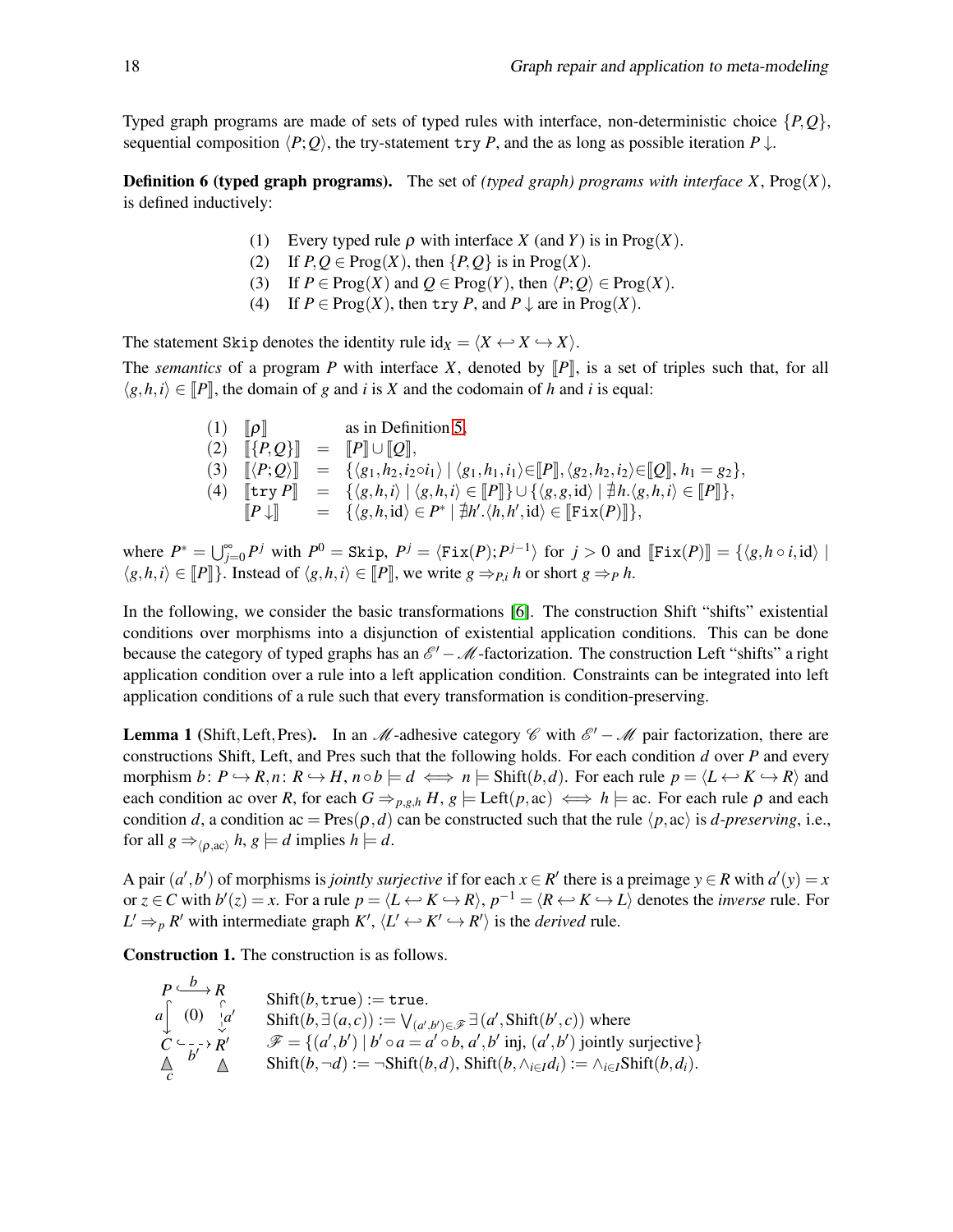$$
R \longleftrightarrow K \longrightarrow L
$$
  
\n
$$
\downarrow
$$
 (1) 
$$
\downarrow
$$
 (2) 
$$
\downarrow
$$
 a' Let  $(p, \exists (a, ac)) := \exists (a', \text{Left}(p', ac)) \text{ if } p^{-1} \text{ is applicable w.r.t. the mor-\n $R' \longleftrightarrow K' \longrightarrow L'$   
\n $\uparrow$   $\downarrow$   $\uparrow$   $\downarrow$   $\downarrow$   $\downarrow$   $\downarrow$   $\downarrow$   $\downarrow$   $\downarrow$   $\downarrow$   $\downarrow$   $\downarrow$   $\downarrow$   $\downarrow$   $\downarrow$   $\downarrow$   $\downarrow$   $\downarrow$   $\downarrow$   $\downarrow$   $\downarrow$   $\downarrow$   $\downarrow$   $\downarrow$   $\downarrow$   $\downarrow$   $\downarrow$   $\downarrow$   $\downarrow$   $\downarrow$   $\downarrow$   $\downarrow$   $\downarrow$   $\downarrow$   $\downarrow$   $\downarrow$   $\downarrow$   $\downarrow$   $\downarrow$   $\downarrow$   $\downarrow$   $\downarrow$   $\downarrow$   $\downarrow$   $\downarrow$   $\downarrow$   $\downarrow$   $\downarrow$   $\downarrow$   $\downarrow$   $\downarrow$   $\downarrow$   $\downarrow$   $\downarrow$   $\downarrow$   $\downarrow$   $\downarrow$   $\downarrow$   $\downarrow$   $\downarrow$   $\downarrow$   $\downarrow$   $\downarrow$   $\downarrow$   $\downarrow$   $\downarrow$   $\downarrow$   $\downarrow$   $\downarrow$   $\downarrow$   $\downarrow$   $\downarrow$   $\downarrow$   $\downarrow$   $\downarrow$   $\downarrow$   $\downarrow$   $\downarrow$   $\$$ 

 $Pres(\rho, d) := Shift(A \hookrightarrow L, d) \Rightarrow Left(\rho, Shift(A \hookrightarrow R, d)).$ 

**Example 2.** Let  $\rho = \langle P \mid T\mathbb{R} \rangle \Rightarrow (P \mid \text{tot}(T\mathbb{R}) \rangle$  be a rule,  $d = \frac{\pi}{4}(\langle P \mid \text{tot}(T\mathbb{R}) \cdot \text{tot}(P \mid \mathbb{R}) \rangle$  be a constraint, and  $b_L$  and  $b_R$  be the morphisms from the empty graph to the left- and right-hand side of the rule, respectively. Then we have the following.

$$
\text{Shift}(b_L, d) = \n\begin{array}{rcl}\n\exists \text{lift}(b_L, d) & = & \exists \left( \begin{array}{c} \text{Pl} \cdot \text{tok} \cdot \text{Tk} \cdot \text{tok} \cdot \text{Pl} \end{array} \right) \wedge \dots \\
\text{Shift}(b_R, d) & = & \exists \left( \begin{array}{c} \text{Pl} \cdot \text{tok} \cdot \text{Tk} \cdot \text{tok} \cdot \text{Pl} \end{array} \right) \wedge \dots \\
\text{Left}(p, \text{Shift}(b_R, d)) & = & \exists \left( \begin{array}{c} \text{Pl} \cdot \text{Tk} \cdot \text{tok} \cdot \text{Pl} \end{array} \right) \wedge \dots \\
\text{Pres}(p, d) & = & \exists \left( \begin{array}{c} \text{Pl} \cdot \text{tok} \cdot \text{Tk} \cdot \text{pk} \cdot \text{Pl} \end{array} \right) \wedge \dots \\
\text{Pres}(p, d) & = & \exists \left( \begin{array}{c} \text{Pl} \cdot \text{tok} \cdot \text{Tk} \cdot \text{pk} \cdot \text{Pl} \end{array} \right) \wedge \dots \\
\Rightarrow \n\exists \left( \begin{array}{c} \text{Pl} \cdot \text{tok} \cdot \text{Pl} \end{array} \right) \wedge \dots\n\end{array}
$$

If the rule  $\rho$  is equipped with the application condition Pres $(\rho, d)$ , we obtain the rule  $\rho' = \langle \rho, Pres(\rho,d) \rangle$ , restricting the applicability of the rule to those matches satisfying the application condition and preserving the constraint *d*. The application condition is satisfied if the rule is applied to an occurrence of a graph with Tk-node hat does not have incoming containment edges from different Pl-nodes. (A node of type Tk is said to be *Tk-node*.)

### <span id="page-6-0"></span>3 Repair programs

In this section, we introduce repair programs and show some repair results for repair programs.

A repair program for a constraint is a graph program with the property that there exists a derivation and the application to any graph yields a graph satisfying the constraint. More generally, we consider repair programs for conditions.

Definition 7 (repair programs). A (typed) program *P* is a *(typed) repair program* for a constraint *d* if, for all (typed) graphs  $G$ ,  $\exists G \Rightarrow_{P} H$  and  $\forall G \Rightarrow_{P} H$ ,  $H \models d$ . A program *P* with interface *A* is a *repair program* for a condition ac over *A*, if, for all injective morphisms *g*:  $A \hookrightarrow G$ ,  $\exists g \Rightarrow_{P,i} h$  and  $\forall g \Rightarrow_{P,i} h$ ,  $h \circ i \models ac$ .

**Example 3.** For the constraint *d* (see below), intuitively meaning, there do not exist two parallel edges of type tok between a Pl-node and a Tk-node, the program *P<sup>d</sup>* is a repair program for *d*.

$$
d = \nexists \left( \overbrace{\text{Pl}} \xrightarrow{\text{tok}} \overbrace{\text{tok}} \right) \qquad P_d = \left( \overbrace{\text{Pl}} \xrightarrow{\text{tok}} \overbrace{\text{Tk}} \right) \Rightarrow \overbrace{\text{Pl}} \xrightarrow{\text{tok}} \overbrace{\text{Tk}} \left. \right) \downarrow
$$

It works as follows: whenever there are two parallel tok-edges, *P<sup>d</sup>* deletes one of the two tok-edges as long as possible.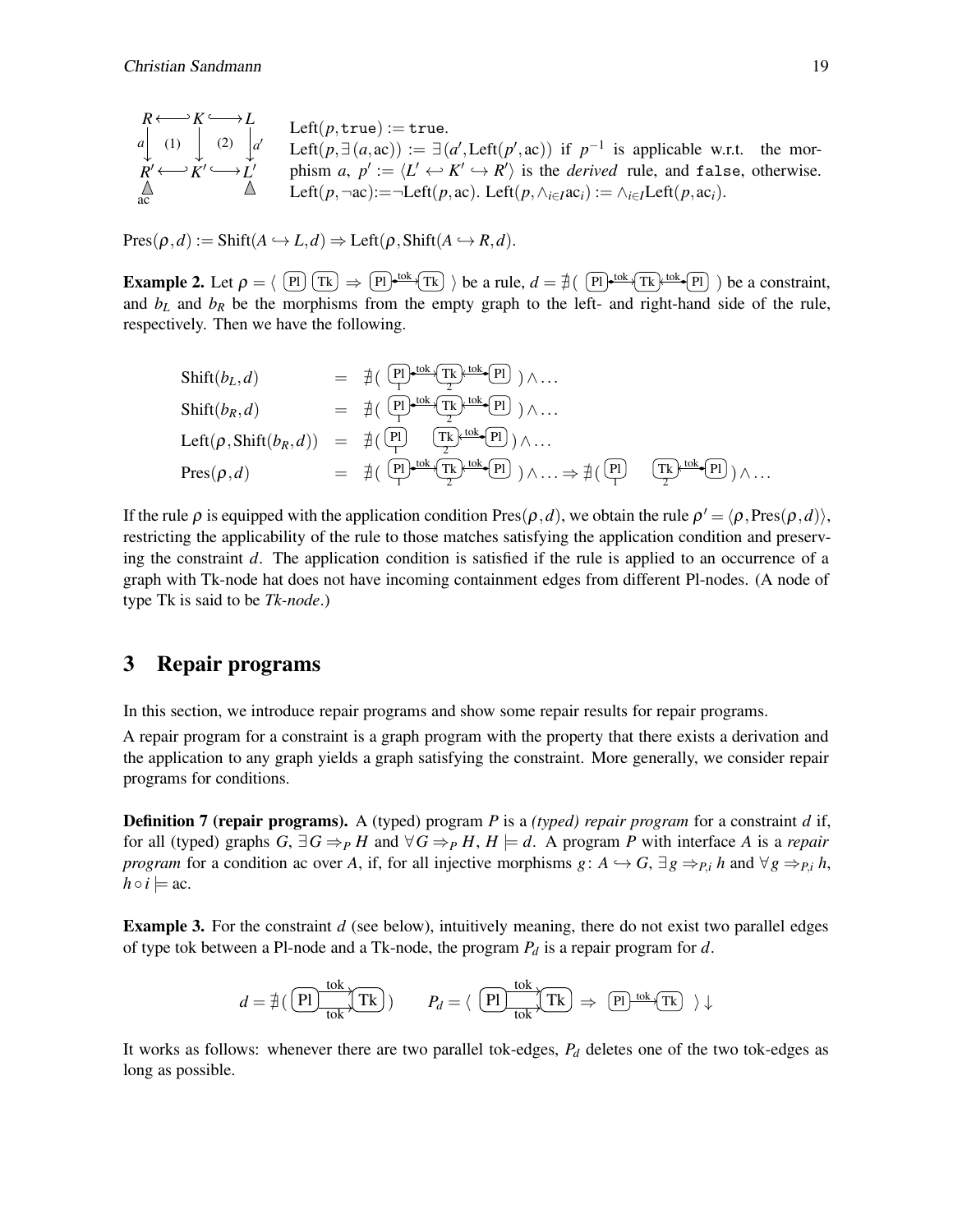We look for stable, maximally preserving, and terminating repair programs. A repair program is *stable*, if it does nothing whenever the condition is already satisfied, *maximally preserving*, if, informally, items are preserved whenever possible (see [\[21\]](#page-20-12)), *terminating* if the relation  $\Rightarrow$  is terminating.

We start with basic conditions of the form  $\exists a$  (or  $\exists a$ ) with morphism  $a: A \hookrightarrow C$ . For basic conditions, we construct so-called *repairing* sets from the morphism of the condition and repair programs based on the repairing set using the try -statement and the as-long-as-possible iteration, respectively.

<span id="page-7-1"></span><span id="page-7-0"></span>Lemma 2 (basic repair). For basic conditions, there are repair programs.

**Construction 2.** For a real morphism  $a: A \hookrightarrow C$ , the programs  $P_{\exists a}$  and  $P_{\nexists a}$  are constructed as follows.

$$
P_{\exists a} = \text{try } \mathcal{R}_a \quad \text{with } \mathcal{R}_a = \{ \langle b, B \Rightarrow C, \text{ac} \land \text{ac}_B, a \rangle \mid A \hookrightarrow^b B \subset C \}
$$
\n
$$
P_{\nexists a} = \mathcal{S}'_a \downarrow \qquad \text{with } \mathcal{S}_a = \{ \langle a, C \Rightarrow B, b \rangle \mid A \hookrightarrow^b B \subset C \text{ and (*)} \}
$$

where  $ac = \text{Shift}(A \hookrightarrow B, \nexists a)$ ,  $ac_B = \bigwedge_{B \subset B' \subseteq C} \nexists B'$ , (\*) if  $E_C \supset E_A$  then  $|V_C| = |V_B|, |E_C| = |E_B| +$ 1 else  $|V_C| = |V_B| + 1$ , and <sup>*'*</sup> denotes the dangling edges operator.

The rules in  $\mathcal{R}_a$  are of the form  $B \Rightarrow C$  where  $A \subseteq B \subset C$ . They possess an application condition ac requiring the condition  $\neq a$ , shifted from *A* to *B*, and the application condition ac<sub>*B*</sub> requiring that no larger subgraph *B*<sup> $\prime$ </sup> of *C* occurs. The rules in  $\mathscr{S}_a$  are of the form  $C \Rightarrow B$  where  $A \subseteq B \subset C$  such that, if the number of edges in *C* is larger than the one in *A*, they delete one edge and no node, and delete a node, otherwise. By  $B \subset C$ , both rule sets do not contain identical rules.

<span id="page-7-2"></span>**Example 4.** Consider the condition  $d = \exists b$  with  $b: \Pi$   $\leftrightarrow$   $[\Pi] \leftrightarrow [\Pi]$  tok  $[\Pi]$ , intuitively meaning that, whenever there is a place there exists a token and a connecting containment edge. Application of the Construc-tion [2](#page-7-0) yields a rule set  $\mathcal{R}_b$  with two rules.

$$
\mathscr{R}_b = \begin{cases} \n\rho_1 = \langle x_1, \overline{p_1} \rangle & \Rightarrow \overline{p_1} \cdot \text{tot}(T_K), \overline{\#(P_1)} \overline{(T_K)}, y_1 \rangle \\ \n\rho_2 = \langle x_2, \overline{p_1} \overline{(T_K)} \Rightarrow \overline{p_1} \cdot \text{tot}(T_K), \overline{\#(P_1)} \cdot \text{tot}(T_K) \wedge \overline{\#(T_K)} \overline{p_1} \cdot \text{tot}(T_K), y_2 \rangle \n\end{cases}
$$

where  $x_1: [P] \hookrightarrow [P], y_1: [P] \hookrightarrow [P] \longrightarrow^{\text{tok}} \text{Tk}, x_2: [P] \hookrightarrow [P] \text{Tk}, \text{and } y_2: [P] \hookrightarrow [P] \longrightarrow^{\text{tok}} \text{Tk}.$  The rule  $\rho_1$  requires a node of type Pl and attaches a node of type Tk and a connecting containment edge, provided that there do not exist a Pl-node and a Tk-node. The second rule  $\rho_2$  requires an occurrence of a Pl- and a Tk-node and inserts a connecting containment edge, provided there is no containment edge from the occurrence of the Pl-node to the image of Tk-node, and there is no containment edge to another Tk-node. By Lemma [2](#page-7-1) resp. Theorem [1\(](#page-8-0)2),  $P_d = \text{try } \mathcal{R}_b$  is a repair program for  $d = \exists b$ .

Conditions with alternating quantifiers ending with true or of the form  $\exists (a, \nexists b)$  or  $\nexists b$  are *proper*. A proper condition of the form  $\forall (a,c)$  and  $\exists (a,c)$  that ends with true is *universal* and *existential*, respectively. A condition of the form  $\exists a \, (\nexists a)$  is *positive* (*negative*).

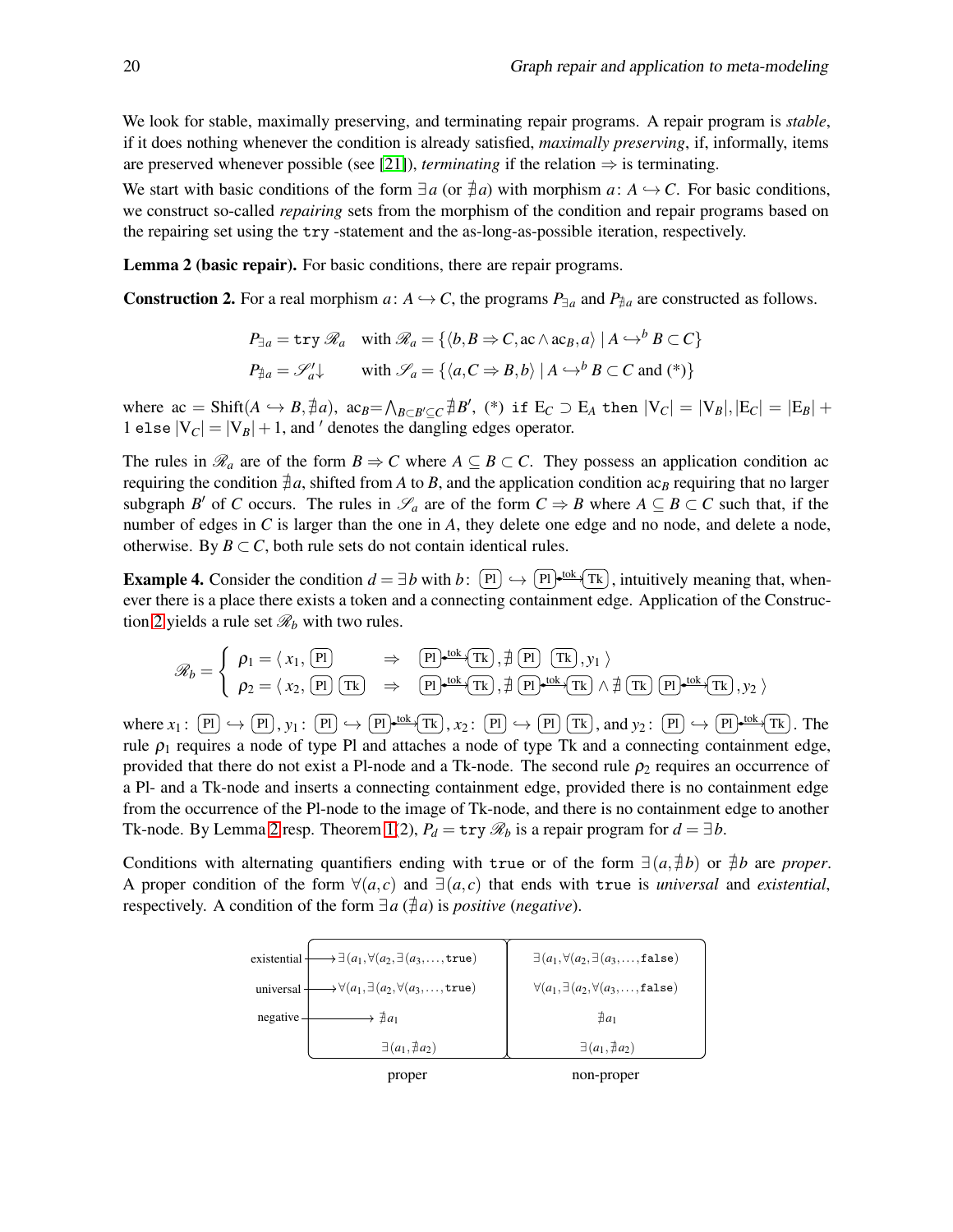<span id="page-8-0"></span>For proper conditions, a repair program can be constructed.

<span id="page-8-1"></span>**Theorem 1 (Repair I).** There is a repair program for proper conditions.

**Construction 3.** For proper conditions  $d$ , the repair program  $P_d$  is constructed inductively as follows.

- (1) For  $d = \text{true}, P_d = \text{Skip}.$
- (2) For  $d = \exists a, P_d = \text{try } \mathcal{R}_a$ .
- (3) For  $d = \frac{4}{7}a$ ,  $P_d = \mathcal{S}'_a \downarrow$ .
- (4) For  $d = \exists (a, c), P_d = P_{\exists a}$ ;  $\langle \text{Mark}(a); P_c; \text{Unmark}(a) \rangle$ .
- (5) For  $d = \forall (a, c), P_d = \langle \text{Mark}(a, \neg c); P_c; \text{Unmark}(a) \rangle \downarrow$ .

where  $a: A \hookrightarrow C$  is real,  $\mathcal{R}_a$  and  $\mathcal{S}'_a$  are the sets according to Construction [2,](#page-7-0) and  $P_c$  is a repair program for *c* with interfaces *C*. Mark $(a) = \langle a, id_C \rangle$  is the rule with left interface *a* and identical plain rule  $id_C =$  $\langle C \leftarrow C \leftarrow C \rangle$ . Given an occurrence of *A*, it is used for a marking of an occurrence of *C*, extending the occurrence of *A*. Similar,  $\text{Mark}(a, \text{ac}) = \langle a, \text{id}_C, \text{ac} \rangle$  is used for marking an occurrence of *C* satisfying the condition ac. Unmark $(a) = \langle id_C, a \rangle$  is the identical plain rule with right interface *a*, used for unmarking the occurrence of *C*.

<span id="page-8-2"></span>**Example 5.** Given the constraint  $d = \forall (\begin{bmatrix} P \end{bmatrix}, \exists \begin{bmatrix} P \end{bmatrix})$ , meaning that, for each place, there exists a token, a repair program for *d* can be constructed according to Theorem [1.](#page-8-0) The constraint *d* is of the form  $\forall (a, c)$  with morphism  $a: \emptyset \hookrightarrow \overline{[P]}$  and condition  $c = \exists \overline{[P]} \hookrightarrow \overline{[P]}$   $\rightarrow \overline{[P]}$   $\rightarrow \overline{[P]}$ . By Theorem [1\(](#page-8-0)5),  $P_d = \langle \text{Mark}(a, \neg c); P_c; \text{Unmark}(a) \rangle \downarrow$ . The condition *c* is of the form  $\exists b$ . By Repair Theorem [1\(](#page-8-0)2), the repair program for *c* is  $P_c = \text{try } \mathcal{R}_b$ , where  $\mathcal{R}_b$  is the rule set from Example [4.](#page-7-2) The program  $P_d$  marks an occurrence of a Pl-node without connecting containment edge to a Tk-node. The program *P<sup>c</sup>* tries to add a Tk-node and the containment edge, provided there do not exist a Pl-node and a Tk-node, and to add a containment edge between a Pl- and Tk-node, provided that there does not exist such an edge to another Tk-node. Finally the marked part is unmarked. This is done as long as possible. Whenever no further application is possible, the constraint *d* is satisfied.

The constructed programs are increasing (decreasing): A program *P* is *decreasing (increasing)* if all rules in *P* are decreasing (increasing). A rule  $\rho = \langle L \leftrightarrow K \to R$ , ac) is *decreasing* if  $L \supset K \cong R$  and increasing if  $L \cong K \subset R$ .

Fact 1. For negative conditions, the repair program is decreasing. For positive, existential, and universal conditions, the repair program is increasing.

**Proof (of Theorem [1\)](#page-8-0).** In [\[7,](#page-20-10) Theorem 1] the statement is proven for graphs. The statement also holds for typed graphs: For every morphism  $a: A \hookrightarrow C$ , and every proper subgraph *B* of *C*, define *type*<sub>*B*</sub> = *type*<sub>*C*</sub>  $\circ$  inc<sub>*B*</sub>, where for  $B \subseteq C$ , inc<sub>*B*</sub> (short *i<sub>B</sub>*) denotes the inclusion of *B* in *C*. Then *type*<sub>*A*</sub> = *type*<sub>B</sub> $\circ$  inc<sub>*A*</sub> and the rules  $B \Rightarrow C \in \mathcal{R}_a$  and  $C \Rightarrow B \in \mathcal{S}_a$  consist of typed graph morphisms. In this way the graphs in the rules in  $\mathcal{R}_a$  and  $\mathcal{S}_a$  become typed. The typing of the conditions is a direct consequence.

Remark. Theorem [1](#page-8-0) could be formulated for a larger class of conditions. In Construction [3,](#page-8-1) it is not necessary that the condition *c* in a condition  $\exists (a, c)$  (or  $\forall (a, c)$ ) is proper. The construction of a repair program can be done provided that there exists a repair program for *c*. Properness only guarantees the existence of a repair program.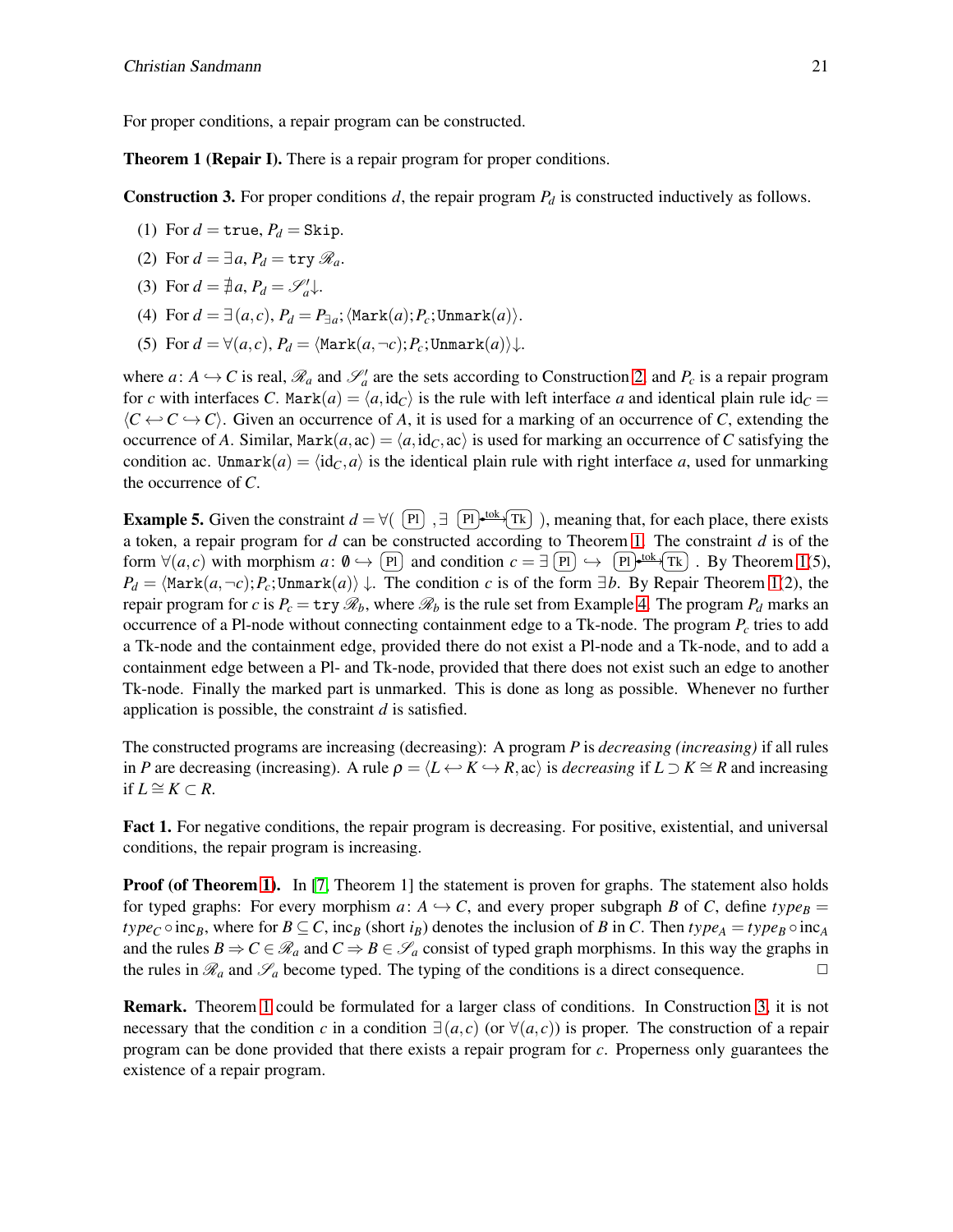In the following, we consider conjunctions of conditions. We try to construct a repair program for a conjunction from the repair programs of the conditions in the conjunction.

Given a conjunction *d* of conditions, we proceed as follows.

- (1) Try to find a "preserving sequentialization"  $d_1, \ldots, d_n$  of  $d$ .
- (2) Construct repair programs  $P_1, \ldots, P_n$  for  $d_1, \ldots, d_n$ .
- (3) Compose the repair programs to a repair program  $P = \langle P_1; \ldots; P_n \rangle$  for *d*.

1. For a conjunction of negative (positive) conditions, this is very simple. We take any sequentialization of the negative (positive) conditions and consider the sequential composition of the corresponding repair programs. This works because, for negative (positive) conditions, the repair programs are decreasing (increasing), and every sequence of decreasing (increasing) repair programs "preserves" the preceding negative (positive) conditions.

2. For conjunctions of universal conditions, this is not so easy: In general, not every sequentialization is preserving. Consider, e.g., the constraints  $d_1 = \forall (\bullet, \exists \bullet \Im)$  and  $d_2 = \forall (\bullet, \exists \bullet \rightarrow \bullet)$  with the repair programs  $P_1$  and  $P_2$  constructed according to Construction [3.](#page-8-1) For the sequentialization  $d_1, d_2$ , the program  $P_2$  does not preserve the constraint  $d_1$ : For a node with loop satisfying  $d_1$  the program  $P_2$  adds a new node and a connecting edge. The new node does not have a loop, i.e., the resulting graph does not satisfy  $d_1$ . For the sequentialization  $d_2$ ,  $d_1$ , the program  $P_1$  preserves the constraint  $d_2$ .

3. Moreover, sometimes there is no preserving sequentialization. Consider, e.g.,  $d_1 = \forall (\bullet, \exists \bullet \rightarrow \bullet)$ and  $d_2 = \forall (\bullet \rightarrow \bullet \ \overline{\bullet}) \bullet \rightarrow \bullet \bullet)$  with the repair programs  $P_1$  and  $P_2$  constructed according to Con-struction [3.](#page-8-1) The condition *d*<sub>1</sub> ∧*d*<sub>2</sub> is satisfiable: the graph  $\bullet \rightleftharpoons \bullet \rightarrow \bullet$  satisfies *d*<sub>1</sub> ∧*d*<sub>2</sub>. Then *P*<sub>2</sub> does not preserve  $d_1$  and  $P_1$  does not preserve  $d_2$ : Application of  $P_2$  to  $\bullet \neq d_1$  yields to  $\bullet \neq d_1$ and application of  $P_1$  to  $\bullet \models d_2$  yields to  $\bullet \rightleftharpoons \bullet \not\models d_2$ .

For this proceeding, preservation of conditions is essential: Whenever a condition is satisfied, it shall be preserved in the following.

<span id="page-9-0"></span>Definition 8 (preservation). A program *P* is *d-preserving* if every rule in *P* is *d*-preserving.

Lemma 3 (preservation). For every program *P* and every *d*, there is a *d*-preserving program *P d* .

**Construction 4.**  $P^d$ : replace all rules  $\rho$  in *P* by  $\langle \rho, \text{Pres}(\rho, d) \rangle$  (Construction [1\)](#page-5-0).

**Proof.** By Construction [1,](#page-5-0) all rules in  $P^d$  are *d*-preserving, thus, the program is *d*-preserving.  $\Box$ 

In the following, we consider a sequence of conditions together with their repair programs.

**Convention.** Let  $ds = d_1, \ldots, d_n$ ,  $Ps = P_1, \ldots, P_n$ , and  $P_i$  be a repair program for  $d_i$ , respectively.

A sequence of programs is preserving if for each natural number  $k$ , the respective repair program  $P_k$ preserves all preceding conditions, i.e.  $P_1$  is a repair program for  $d_1$ ,  $P_2$  is a repair program for  $d_2$  and *d*<sub>1</sub>-preserving,  $P_3$  is a repair program for  $d_3$  and  $d_1 \wedge d_2$ -preserving, and so on.

Definition 9 (preservation). The sequence *Ps* is *ds-preserving* (and the sequence *ds* is *preserving*) if, for  $k = 2, \ldots, n$ ,  $P_k$  is  $\wedge_{i=1}^{k-1} d_i$ -preserving.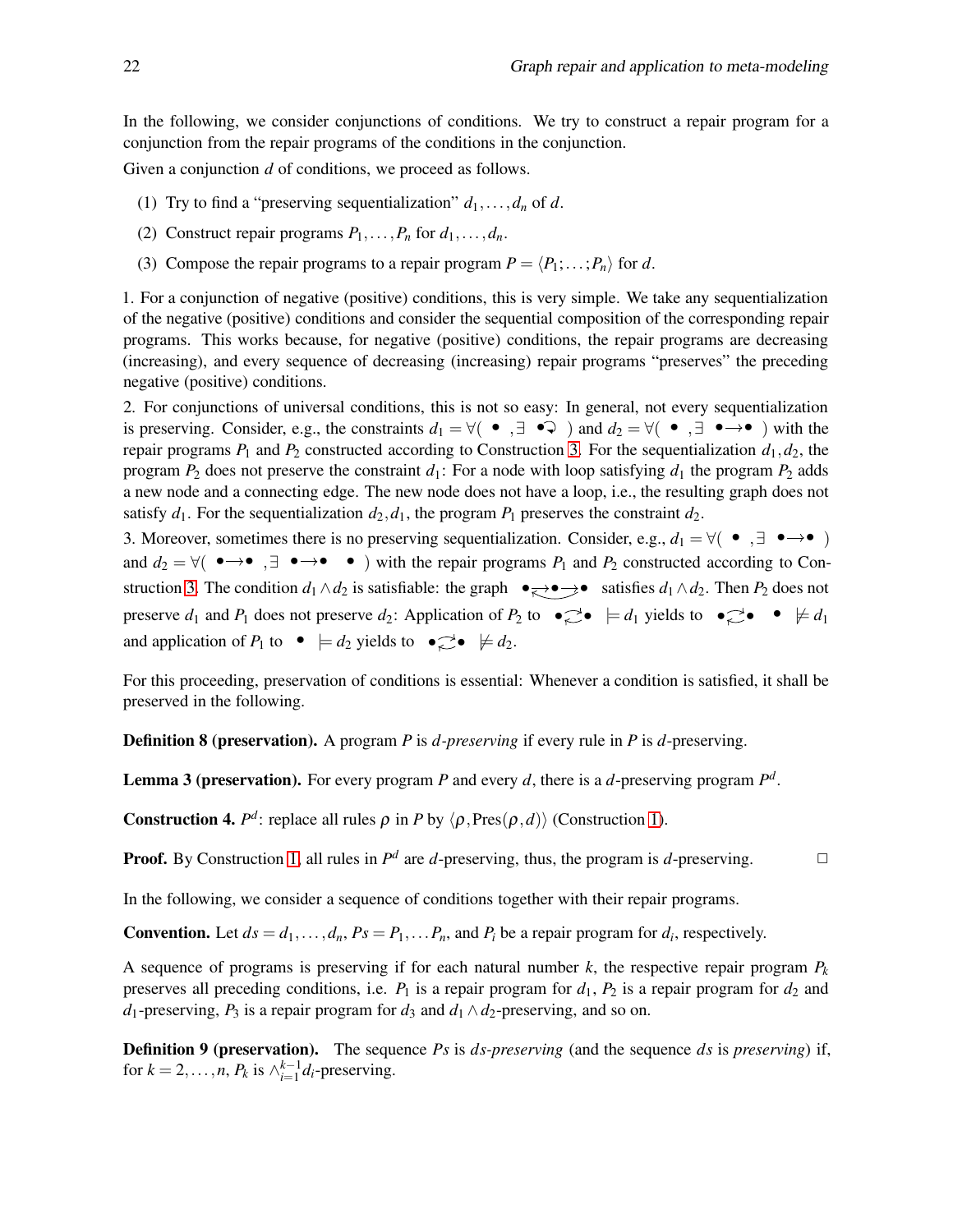<span id="page-10-1"></span>We show that sequences of repair programs for sequences of conditions can be sequentially composed to a repair program for the conjunction, provided that the sequences of conditions is preserving.

## **Lemma 4 (preserving repair).** If  $d_1, \ldots, d_n$ -preserving, then  $\langle P_1; \ldots; P_n \rangle$  is a repair program for  $\wedge_{i=1}^n d_i$ .

**Proof.** By induction on the number *n* of conditions with the repair programs. For  $n=1$ , by Theo-rem [1,](#page-8-0)  $P_1$  is a repair program for  $d_1$ . Inductive hypothesis: If  $P_2, \ldots, P_n$  is  $d_1, \ldots, d_n$ -preserving, then  $P = \langle P_1; \ldots; P_n \rangle$  is a repair program for the conjunction  $\wedge_{i=1}^n d_i$ . Inductive step: For  $n = n + 1$ , let  $P_2, \ldots, P_{n+1}$  be  $d_1, \ldots, d_{n+1}$ -preserving. Then  $P_2, \ldots, P_n$  is  $d_1, \ldots, d_n$ -preserving and, by induction hypothesis, the program  $P = \langle P_1; \ldots; P_n \rangle$  is a repair program for the conjunction  $d = \bigwedge_{i=1}^n d_i$ . Moreover,  $P_{n+1}$  is a *d*-preserving repair program for  $d_{n+1}$ . Consequently, for every transformation  $g \Rightarrow_P g_n \Rightarrow_{P_{n+1}} h, g_n \models d$ and  $h \models \bigwedge_{i=1}^{n+1} d_i$ . Thus,  $\langle P_1; \ldots; P_{n+1} \rangle$  is a repair program for  $\bigwedge_{i=1}^{n+1} d_i$ . ✷

<span id="page-10-0"></span>A sequence *ds* of conditions is *negative (or positive, or universal)* if all conditions in it have the property. For a sequence of negative (or positive) conditions, the sequence *Ps* of repair programs is *ds*-preserving.

Fact 2. If *ds* is negative (or positive), then *Ps* is *ds*-preserving.

In the following, we consider a conjunction of negative and universal conditions. Let  $e_1$  be the conjunction of negative and  $e_2$  the conjunction of universal conditions. By Fact [2,](#page-10-0) every sequence  $ds_1$  of negative conditions is preserving and, by Lemma [4,](#page-10-1) the sequential composition  $Q_1 = \langle P_1; \ldots; P_k \rangle$  of the repair programs forms a repair program for  $e_1$ . In general, not every sequentialization  $ds_2$  of universal conditions is preserving. We have to require preservation. In the case of preservation, the sequential composition  $Q_2 = \langle P_{k+1}; \ldots; P_n \rangle$  of the repair programs forms a repair program for *e*<sub>2</sub>. But the repair program  $Q_2$  may be not  $e_1$ -preserving. By Lemma [5](#page-10-2) below,  $Q_2$  can be modified to an  $e_1$ -preserving repair program  $Q_2^{(e_1)}$ for  $e_2$ . The idea is to delete all occurrences of the morphism *a* of the universal condition  $\forall (a,c)$ , which violate the condition *c*. Given a universal condition, we mark an occurrence of the morphism violating the condition, then the occurrence of the morphism at that position is deleted. To mark the morphism at that position, we modify the left interface to the identity of the codomain of the morphism. For a conjunction of universal conditions, an *e*1-preserving repair program can be constructed from the *e*1-preserving program by destroying all non-repaired occurrences of all the universal conditions. By Lemma [4,](#page-10-1) the program  $\langle Q_1, Q_2^{\prime e_1} \rangle$  becomes a repair program for  $e_1 \wedge e_2$ .

<span id="page-10-2"></span>A conjunction is *negative (universal)* if all conditions in the conjunction are negative (universal).

**Lemma 5 (preserving repair program).** If  $Q_2$  is a repair program for a preserving universal conjunction  $e_2$  and  $e_1$  is a negative conjunction, then there is an  $e_1$ -preserving repair program  $Q_2^{e_1}$  for  $e_2$ .

**Construction 5.** For a repair program *P* for  $\forall (a, c)$ , let  $P'^{e_1} = \langle P^{e_1}; P^{id}_{\nexists a} \rangle$  where  $P^{id}_{\nexists a} = \langle \text{Mark}(a, \neg c); \mathcal{S}_a^{\text{id}} \rangle \downarrow$ and  $\mathscr{S}_a^{\text{id}}$  is obtained from  $\mathscr{S}_a$  by replacing the left interface morphism  $a: A \hookrightarrow C$  by the identity id:  $C \rightarrow C$ . For a preserving conjunction  $e_2$  of universal conditions with sequentialization  $d_1, \ldots, d_n$ and repair program  $Q_2 = \langle P_1; \ldots; P_n \rangle$ , let  $Q_2^{\prime e_1} = \langle P_1^{\prime e_1}; \ldots; P_n^{\prime e_1} \rangle$ .

**Proof.** 1. For a universal condition  $\forall (a, c)$  with  $a: A \hookrightarrow C$ , the programs *P* and  $P^{e_1}$  are increasing. By the  $e_1$ -preserving application condition, whenever the increasing program  $P^{e_1}$  is not a repair program, the condition *c* is not satisfied, and the decreasing program  $P_{\neq a}^{id}$  becomes applicable and destroys all occurrences that do not satisfy the condition *c*. Since  $e_1$  is a conjunction of negative conditions,  $P_{\neq a}^{id}$ is  $d_1$ -preserving. Consequently,  $P^{i_{e_1}}$  is  $e_1$ -preserving. Then  $P^{i_{e_1}}$  is a repair program for  $d$ : For every occurrence of *a*, the occurrence is either (1) repaired by  $P^{\epsilon_1}$  or (2) destroyed by  $P_{\frac{4}{\mu}a}^{\text{id}}$ .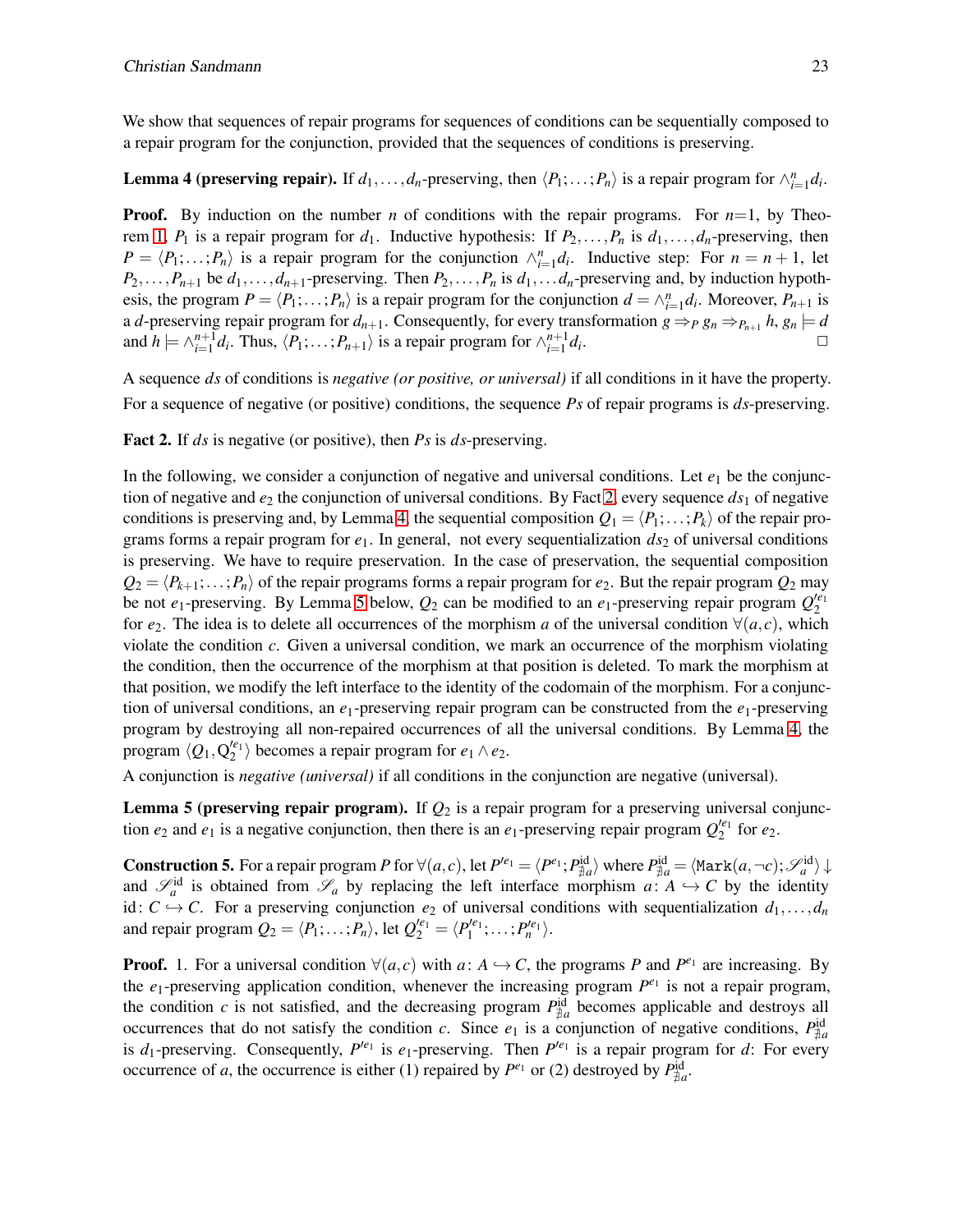2. By assumption,  $d_1, \ldots, d_n$  is preserving. Moreover, for  $i = 1, \ldots, n$ ,  $P_i$  is repair program for  $d_i$  and, by Lemma [5.](#page-10-2)1,  $P_i^{(e)}$  is an  $e_1$ -preserving repair program for  $d_i$ . Since  $d_1, \ldots, d_n$  is preserving and by Lemma [4,](#page-10-1)  $Q_2^{'e_1} = \langle P_1^{'e_1}; \ldots; P_n^{'e_1} \rangle$  is a repair program for  $\wedge_{i=1}^n d_i = e_2$ . Since all programs in the sequential composition are  $e_1$ -preserving, the program  $Q_2^{e_1}$  is  $e_1$ -preserving. Consequently, every transformation  $g \Rightarrow Q$  *m* is of the form  $g \Rightarrow Q_1$   $h \Rightarrow Q_2^{e_2}$  *m*. Since  $Q_1$  is a repair program for  $e_1$ ,  $h \models e_1$ . Since  $Q_2^{e_2}$  is the *e*<sub>1</sub>-preserving repair program for  $e_2$ ,  $m \models e_1 \land e_2$ . Thus, *Q* is a repair program for  $e_1 \land e_2$ .

<span id="page-11-1"></span>**Fact 3 (composition).** For arbitrary conditions  $e_1, e_2$ , the following holds. If  $Q_1$  is a repair program for  $e_1$  and  $Q_2^{e_1}$  be an  $e_1$ -preserving repair program for  $e_2$ , then  $\langle Q_1, Q_2^{e_1} \rangle$  a repair program for  $e_1 \wedge e_2$ .

A sequence  $ds = d_1, \ldots, d_n$  is negative (or positive, or existential, or universal) if all  $d_i$  are negative (or positive, or existential, or universal). In the following,  $ds_1 = d_1, \ldots, d_k, ds_2 = d_{k+1}, \ldots, d_n$  with conjunction  $e_1 = \wedge_{i=1}^k d_i$  and  $e_2 = \wedge_{i=k+1}^n d_i$ .

<span id="page-11-0"></span>The following theorem says under which conditions a repair program for a conjunction of conditions can be constructed from the repair programs of its components.

**Theorem 2 (Repair II).** There is a repair program *P* for a conjunction  $d = \bigwedge_{i=1}^{n} d_i$  of conditions provided that *d* is satisfiable, there are repair programs  $P_1, \ldots, P_n$  for  $d_1, \ldots, d_n$ , respectively, and there is a sequentialization  $ds = d_1, \ldots, d_n$ , and

- 1. *ds* is negative, or positive, or preserving,
- 2.  $ds_1$  is positive, and  $ds_2$  is existential (or universal) & preserving.
- 3. *ds*<sup>1</sup> is negative, and *ds*<sup>2</sup> is universal & preserving.

#### Construction 6.

- 1. For negative (or positive, or preserving) *ds*, let  $P = \langle P_1; \ldots; P_n \rangle$ .
- 2. For positive  $ds_1$ , universal (or existential) & preserving  $ds_2$ , let  $P = \langle Q_1; Q_2 \rangle$ .
- 3. For negative  $ds_1$ , universal & preserving  $ds_2$ , let  $P = \langle Q_1; Q_2^{\prime e_1} \rangle$ .

where  $P_1, \ldots, P_n$  are repair programs for  $d_1, \ldots, d_n$ , respectively,  $Q_1 = \langle P_1; \ldots, P_k \rangle$ ,  $Q_2 = \langle P_{k+1}; \ldots; P_n \rangle$ , and  $Q_2^{'e_1} = \langle P_{k+1}^{'}e_1; \dots; P_n^{'}e_1 \rangle$  where  $e_1 = \wedge_{i=1}^k d_i$  and  $e_2 = \wedge_{i=k+1}^n d_i$ .

**Example 6.** Consider the constraints  $d_1 = \nexists$  ( Pl  $\downarrow$  tok  $\uparrow$  Tk  $\downarrow$  tok  $\uparrow$  Pl ) and  $d_2 = \forall$  ( Pl  $\downarrow$   $\uparrow$   $\uparrow$   $\downarrow$   $\uparrow$   $\uparrow$   $\downarrow$   $\uparrow$   $\uparrow$   $\downarrow$   $\uparrow$   $\uparrow$   $\downarrow$ (see Example [5\)](#page-8-2). By Theorem [1,](#page-8-0) there are repair programs

$$
P_1 = \langle \overline{P_1}^{\text{tok}} \overline{Tk} \overline{rk} \overline{r} \overline{r} \overline{r} \overline{r} \overline{r} \overline{r} \overline{r} \overline{r} \overline{r} \overline{r} \overline{r} \overline{r} \overline{r} \overline{r} \overline{r} \overline{r} \overline{r} \overline{r} \overline{r} \overline{r} \overline{r} \overline{r} \overline{r} \overline{r} \overline{r} \overline{r} \overline{r} \overline{r} \overline{r} \overline{r} \overline{r} \overline{r} \overline{r} \overline{r} \overline{r} \overline{r} \overline{r} \overline{r} \overline{r} \overline{r} \overline{r} \overline{r} \overline{r} \overline{r} \overline{r} \overline{r} \overline{r} \overline{r} \overline{r} \overline{r} \overline{r} \overline{r} \overline{r} \overline{r} \overline{r} \overline{r} \overline{r} \overline{r} \overline{r} \overline{r} \overline{r} \overline{r} \overline{r} \overline{r} \overline{r} \overline{r} \overline{r} \overline{r} \overline{r} \overline{r} \overline{r} \overline{r} \overline{r} \overline{r} \overline{r} \overline{r} \overline{r} \overline{r} \overline{r} \overline{r} \overline{r} \overline{r} \overline{r} \overline{r} \overline{r} \overline{r} \overline{r} \overline{r} \overline{r} \overline{r} \overline{r} \overline{r} \overline{r} \overline{r} \overline{r} \overline{r} \overline{r} \overline{r} \overline{r} \overline{r} \overline{r} \overline{r} \overline{r} \overline{r} \overline{r} \overline{r} \overline{r} \overline{r} \overline{r} \overline{r} \overline{r} \overline{r} \overline{r} \overline{r} \overline{r} \overline{r} \overline{r} \overline{r} \overline{r} \overline{r} \overline{r} \
$$

where  $a: \emptyset \hookrightarrow [\text{Pl}], c = \exists [\text{Pl}] \hookrightarrow [\text{Pl}] \longrightarrow [\text{N}, \text{M}]\$ , and  $\mathcal{R}_b$  as in Example [4.](#page-7-2)

By Theorem [2,](#page-11-0) there is a repair program  $P = \langle P_1; P_2^{\prime d_1} \rangle$  for  $d = d_1 \wedge d_2$ . By Lemma [3,](#page-9-0) the  $d_1$ -preserving version  $P_2^{d_1}$  of  $P_2$  is obtained from the repair program  $P_2$  by equipping each rule  $\rho$  in $\mathcal{R}_b$  with application condition Pres $(\rho, d_1)$ . For  $\rho_2 \in \mathcal{R}_b$ ,  $\rho_2' = \langle \rho_2, \text{Pres}(\rho_2, d_1) \rangle = \nexists (\text{Pl}^{\text{tok}} \text{TR}^{\text{tok}} \text{PR}) \wedge \dots \Rightarrow$  $\sharp$  (Pl)  $\left( \frac{\text{Tk}}{\text{lk}} \right)$  ∴... The program  $P_2^{d_1}$  is not a repair program for  $d_2$ :  $P_2^{d_1}$  is not applicable to the graph  $G: [P]$   $\left( Tk \right)$   $\left( Tk \right)$   $\left( P \right)$  and  $G \not\models d_2$ .

By Lemma [5,](#page-10-2) there is a  $d_1$ -preserving repair program  $P_2^{d_1} = \langle P_2^{d_1} ; P_{\neq a}^{id} \rangle$  for  $d_2$  where  $P_{\neq a}^{id}$  is a slightly modified version of the repair program  $P_{\text{#}a}$  for the condition  $\#a$ . In more detail, the program looks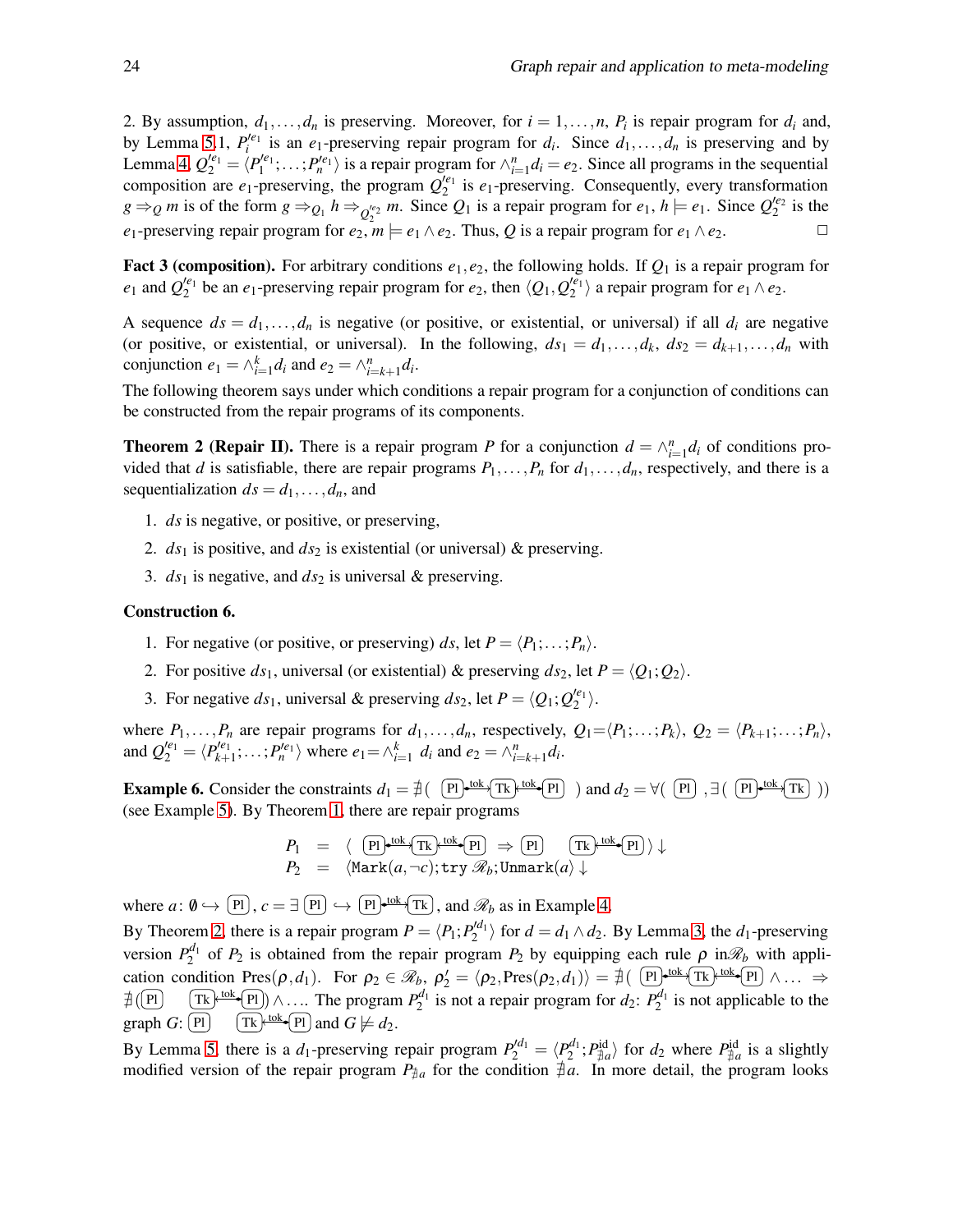as follows:  $P_{\frac{4}{4}a}^{id} = \langle \text{Mark}(\overline{P_1}, \frac{4}{7}\overline{P_1}) \cdot \text{Ext}(\overline{P_k}) : \langle x, \overline{P_1} \rangle \Rightarrow \emptyset \rangle' \rangle$  where *x* is the identity *x*:  $\overline{P_1} \hookrightarrow \overline{P_1}$ . The program marks an occurrence of the Pl-node without incoming containment edge from a Tk-node and deletes (in SPO-style) the occurrence of the Pl-node; this is done as long as possible. In this way, Pl-nodes not satisfying the condition *c*, are deleted. We obtain a repair program for  $d_1 \wedge d_2$ .

**Proof.** 1. Let  $d_1, \ldots, d_n$  be negative (positive). Then the repair programs  $P_1, \ldots, P_n$  are decreasing (increasing) and  $d_1, \ldots, d_n$  is preserving. Then, by Lemma [4,](#page-10-1)  $\langle P_1; \ldots; P_n \rangle$  is a repair program for  $\wedge_{i=1}^n d_i$ . 2. Let  $d_1, \ldots, d_k$  be positive and  $d_{k+1}, \ldots, d_n$  universal (or existential) and preserving. By Theorem [2.](#page-11-0)1 there are repair programs  $Q_1 = \langle P_1; \ldots; P_k \rangle$  and  $Q_2 = \langle P_{k+1}; \ldots; P_n \rangle$  for  $e_1 = \wedge_{i=1}^k d_i$  and  $e_2 = \wedge_{i=k+1}^n d_i$ , respectively. Since  $Q_2$  is increasing, it is  $e_1$ -preserving. By Lemma [4,](#page-10-1)  $\langle Q_1; Q_2 \rangle$  is a repair program for  $e_1 \wedge e_2 = \bigwedge_{i=1}^n d_i.$ 

3. Let  $d_1, \ldots, d_k$  be negative and  $d_{k+1}, \ldots, d_n$  universal and preserving. By Theorem [2.](#page-11-0)1 there are repair programs  $Q_1 = \langle P_1; \ldots; P_k \rangle$  and  $Q_2 = \langle P_{k+1}; \ldots; P_n \rangle$  for  $e_1 = \wedge_{i=1}^k d_i$  and  $e_2 = \wedge_{i=k+1}^n d_i$ , respectively. By Lemma [5,](#page-10-2)  $Q_2^{'e_1}$  is the  $e_1$ -preserving repair program for  $e_2$ . By Fact [3,](#page-11-1)  $\langle Q_1; Q_2^{'e_1} \rangle$  is a repair program for  $e_1 \wedge e_2 = \bigwedge_{i=1}^n d_i$ . An illustration of this part of the proof is given in Figure [4.](#page-12-0)



<span id="page-12-0"></span>Figure 4: Illustration of the proof of Theorem [2.](#page-11-0)3

In the following, we consider *disjunctive* conditions, i.e. disjunctions of conditions. Whenever there exists a repair program for one of the subconditions, this repair program can be used for the disjunctive conditions as well. Every repair program for a condition is also a repair program for the corresponding disjunctive condition.

#### <span id="page-12-1"></span>Theorem 3 (Repair III).

- 1. If *P* is a repair program for *d* and  $d \Rightarrow d'$ , then *P* is a repair program for *d'*.
- 2. Every repair program for  $d_1$  is repair program for  $\bigvee_{i=1}^n d_i$ .
- 3. If  $P_1, \ldots, P_n$  are repair programs for  $d_1, \ldots, d_n$ , then  $\{P_1, \ldots, P_n\}$  is a repair program for  $\bigvee_{i=1}^n d_i$ .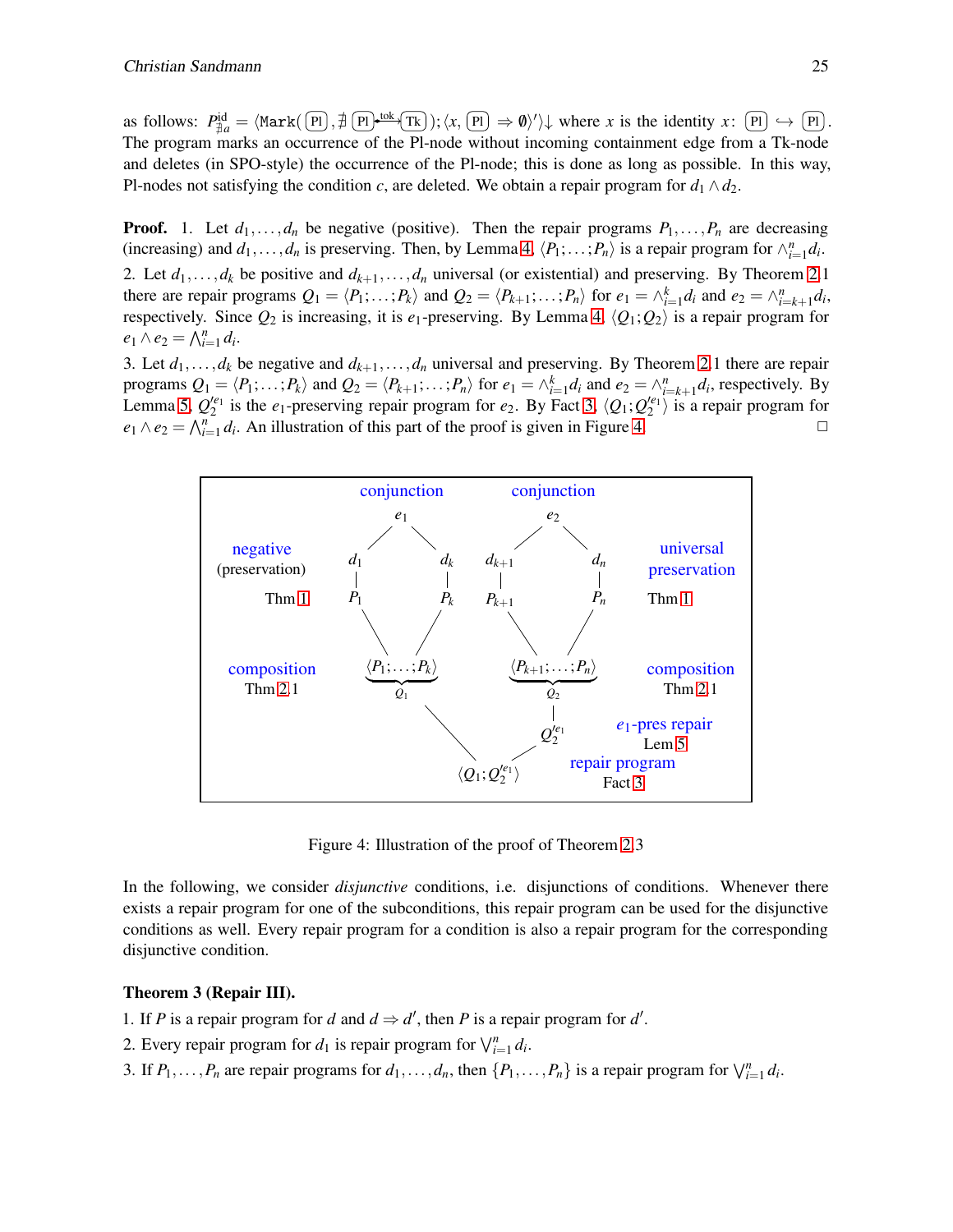**Proof.** 1. If *P* is a repair program for *d* and  $d \Rightarrow d'$ , then for every transformation  $g \Rightarrow Ph$ ,  $h \models d \Rightarrow d'$ , i.e., *P* is a repair program for *d'*. 2. By  $d_1 \Rightarrow \bigvee_{i=1}^n d_i$  and statement 1,  $P_1$  is a repair program for  $\bigvee_{i=1}^n d_i$ . 3. Since  $d_i \Rightarrow \bigvee_{i=1}^n d_i$  and by statement 1 and 2,  $\{P_1, \ldots, P_n\}$  is a repair program for  $\bigvee_{i=1}^n d_i$ 

There are repair programs for a large class of conditions: for all proper and generalized-proper ones, preserving conjunctions, and disjunctions. In this context, a condition is said to be generalized proper, if it is obtained form a proper one by replacing a subcondition by a condition (over the same graph) with a repair program.

**Definition 10 (generalized proper).** Let  $d = Q(a, c)$  be a proper condition. A *generalized proper* condition  $d' = [c/c']$  is obtained by replacing *c* with a condition *c'*, provided there exists a repair program for  $c'$ .

Definition 11 (legit conditions). The class of *legit* conditions is defined inductively as follows.

- (1) If *d* is proper or generalized proper, then *d* is legit.
- (2) If  $d_1, \ldots, d_n$  are legit and preserving, then  $\bigwedge_{i=1}^n d_i$  is legit.
- (3) If  $d_1$  is legit, then  $\bigvee_{i=1}^n d_i$  is legit.

Theorem 4 (Repair for legit conditions). For legit conditions, there is a repair program.

**Proof.** By induction of the structure of conditions. Let *d* be legit.

(1) If *d* is proper, then, by Theorem [1,](#page-8-0) there is a repair program for *d*.

If *d* is generalized proper, then *d* is of the form  $O(a, c)$  where *c* is legit. By induction, there is a repair program for *c*. By a generalized Theorem [1,](#page-8-0) there is a repair program for *d*. (2) Let  $ds = d_1, \ldots, d_n$  are legit and *ds* preserving. By induction hypothesis, there are repair programs for *d*1,...,*dn*. By Theorem [2,](#page-11-0) there is a repair program for the conjunction  $\bigwedge_{i=1}^{n}$ . (3) Let  $d_1$  be legit. By induction hypothesis, there is a repair program for  $d_1$ . By Theorem [3,](#page-12-1) there is a repair program for  $\bigvee_{i=1}^n d_i$ . This completes the inductive  $\Box$ 

<span id="page-13-0"></span>As a consequence of Construction [3,](#page-8-1) we obtain the following.

Lemma 6 (program properties). The repair programs for proper conditions based on Construction [3](#page-8-1) are (1) stable, (2) maximally preserving, (3) and terminating.

**Proof.** Let *d* be a proper condition and *P<sub>d</sub>* the program in Construction [3.](#page-8-1) (1) By the application condition  $ac = Shift(A \rightarrow B, \nexists a)$ , a rule in  $\mathcal{R}_a$  can only be applied, iff the condition is not satisfied. By the semantics of Skip, try, and  $\downarrow$ , the repair programs are stable. The proof of (2) and (3) can be found in  $[21]$  and  $[7]$ , respectively.

Lemma 7 (program properties). The repair programs for legit conditions as above are stable and terminating.

Proof. By induction on the structure of conditions. Let *d* be a legit condition and *P<sup>d</sup>* be the corresponding repair program.

(1) If *d* is proper, then by Lemma [6,](#page-13-0) the repair program *P<sup>d</sup>* is stable and terminating. If *d* is generalized proper, then, by induction hypothesis, *P<sup>d</sup>* is stable and terminating.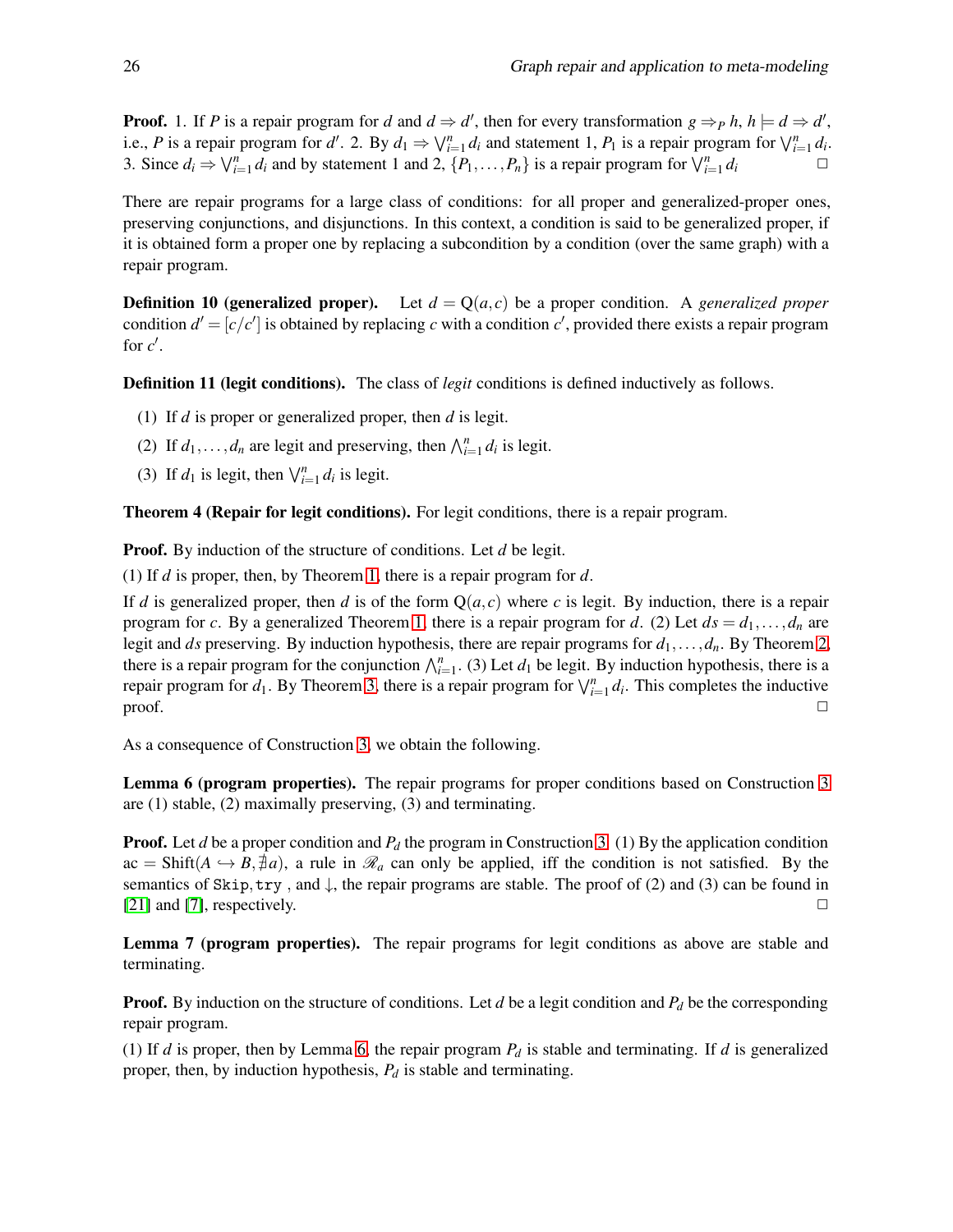(2) By induction hypothesis,  $P_i$ ,  $P_i^{e_1}$  are stable and terminating,  $\langle P_1; \ldots; P_n \rangle$ , and  $Q_1, Q_2$  are stable and terminating. Finally  $Q_2^{'e_1} = \langle P_{k+1}^{'e_1}; \ldots; P_n^{'e_1} \rangle$ , with  $P_j^{'e_1} = \langle P_j^{e_1}; P_{\nexists a,j}^{\text{id}} \rangle$ , is (a) stable and (b) terminating: (a) By Construction,  $P_{\neq a,j}^{id}$  is only applicable, iff the condition is not satisfied. By the semantics of  $\downarrow$ , it is stable. (b) By Construction,  $P_{\nexists a,j}^{\text{id}}$  is decreasing, consequently it is terminating. Consequently,  $\langle Q_1; Q_2^{\prime e_1} \rangle$ is stable and terminating.

(3) If  $d = \bigvee_i^n d_i$ , then, by induction hypothesis,  $P_1$  is stable and terminating. Consequently,  $\{P_1, \ldots, P_n\}$ is stable and terminating.

<span id="page-14-0"></span>Remark (Implementation). The approach to graph repair has been implemented in ENFORCE+.

# 4 Application to meta-modeling

The standard tool for model-driven engineering is the Eclipse Modeling Framework (EMF). In [\[2\]](#page-19-1), an EMF model graph is defined as a typed graph, representing the model, satisfying the following conditions: No node has more than one container. There are no two parallel edges of the same type. No cycles of containment occur. For all edges in the opposite edges relation, there exists an edge in opposite direction.

Definition 12 (EMF-model graph). A typed graph *G* is an *EMF-model graph*, if it satisfies the following conditions:

| 1. At most one container | $\forall e_1, e_2 \in C_G$ . $t_G(e_1) = t_G(e_2)$ implies $e_1 = e_2$                                 |
|--------------------------|--------------------------------------------------------------------------------------------------------|
| 2. No containment cycle  | $\forall v \in V_G$ . $(v, v) \notin \text{cont}_G$                                                    |
| 3. No parallel edges     | $\forall e_1, e_2 \in E_G$ . $s_G(e_1) = s_G(e_2)$ , $t_G(e_1) = t_G(e_2)$ , and                       |
|                          | $type_{E_G}(e_1) = type_{E_G}(e_2)$ implies $e_1 = e_2$                                                |
| 4. All opposite edges    | $\forall (e_1, e_2) \in O. \quad \forall e'_1 \in E_G.type_G(e'_1) = e_1. \quad \exists e'_2 \in E_G.$ |
|                          | $type_G(e'_2) = e_2, s_G(e'_1) = t_G(e'_2)$ and $s_G(e'_2) = t_G(e'_1)$                                |

The set  $C_G$  denotes the set of edges in *G* which are typed by a containment edge. cont $G \subseteq V_G \times V_G$  is the *containment relation* induced by the set  $C \subseteq E_T$ : If  $e \in C$  and  $v_1 \le s(e), v_2 \le t(e)$ , then  $(v_1, v_2) \in \text{cont}_G$ . If  $(v_1, v_2)$ ,  $(v_2, v_3)$  ∈ cont<sub>*G*</sub>, then  $(v_1, v_3)$  ∈ cont<sub>*G*</sub>. The conditions are said to be *EMF-constraints*.

The second constraint is a monadic second order constraint. Instead of it, we consider the constraint "No containment cycle of length  $\leq k$ " for a fixed natural number k. The resulting constraints, called *EMFk constraints*, are first-order constraints and can be expressed by typed graph constraints [\[6\]](#page-20-6).

<span id="page-14-1"></span>Fact 4 (EMF*k* -constraints). For the EMF*k* -constraints, there is a schema of typed graph constraints:

- 1. At most one container
- 2. No containment cycle of length  $\leq k$
- 3. No parallel edges
- 4. All opposite edges

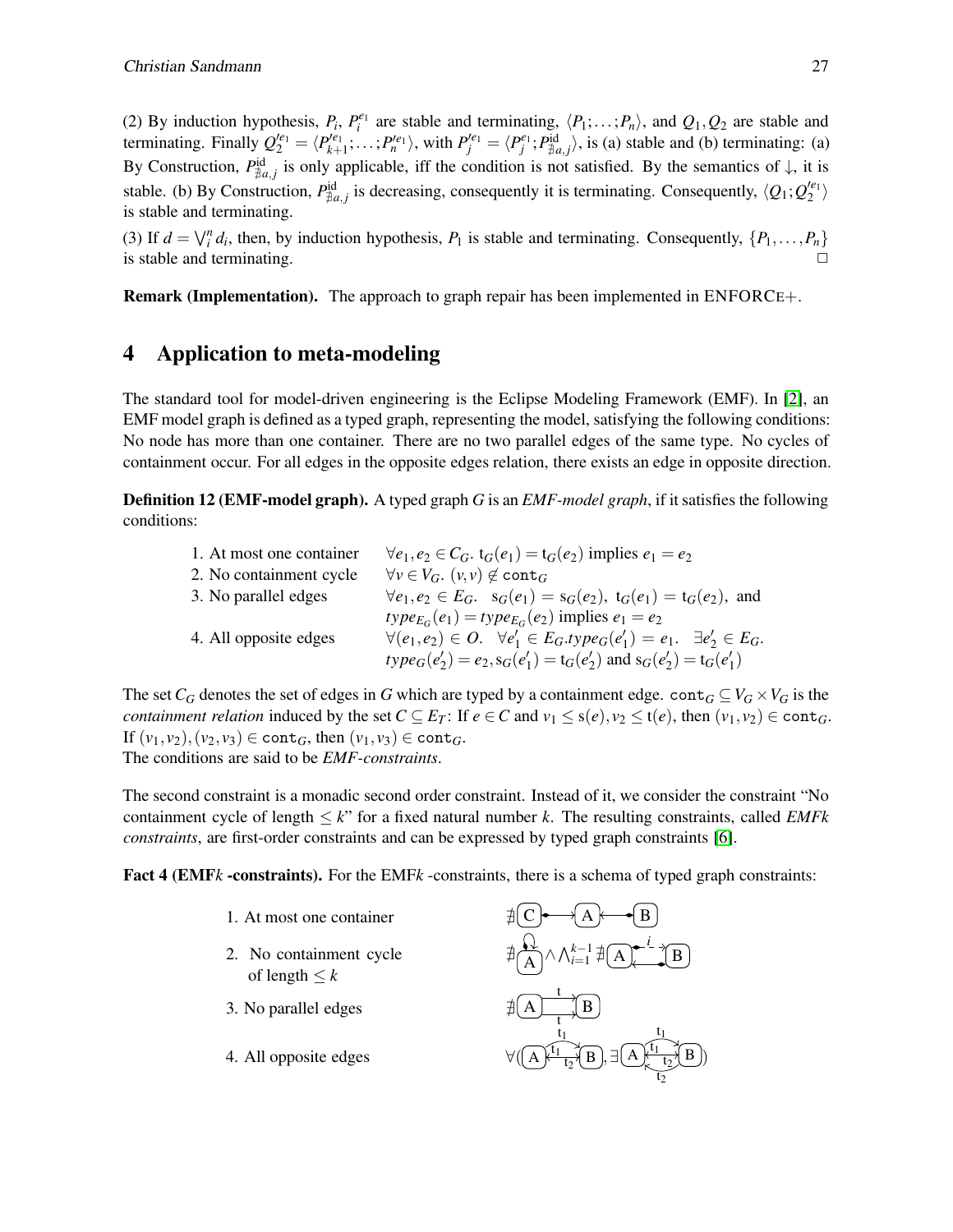where  $A, B, C, t, t_1, t_2$  are node and edge types, respectively, edges without type are arbitrary typed, and  $\leftarrow$ <sup>*i*</sup>  $\rightarrow$  denotes a path of containment edges of length *i*.

The first constraint requires that there are no two different containment edges with a common target. The second constraint requires that there are no loops and no cycles of length  $\leq k$ . The third constraint requires, that there are no parallel edges of the same type. The fourth constraint requires that, if there is an opposite-edge marking between an A-typed and a B-typed node with type requirement  $t_1, t_2$ , there exists already one edge  $e_1$  with the type  $t_1$ , then an opposite edge with type  $t_2$  in opposite direction should exist.

Fact 5. The instances of EMF*k* constraints are negative or universal. Every conjunction of EMF*k* constraint instances is satisfiable. Every sequence of instances of one EMF*k* constraint is preserving.

<span id="page-15-0"></span>Lemma 8 (preservation). Every conjunction of instances of an EMF*k* constraint is preserving.

**Proof.** The instances of the first three EMF<sub>k</sub> constraints are negative; thus, each conjunction of them is preserving. The instances of the forth EMF*k* constraint are universal; by induction on the number of constraints, it can be shown that each conjunction is preserving.  $\Box$ 

Let emf*k*1,emf*k*<sup>2</sup> be conjunctions of EMF*k* constraints. An *EMFk model repair* program for

 $\langle \text{emf}k_1, \text{emf}k_2 \rangle$  is an emf $k_1$ -preserving repair program for emf $k_2$ . An *EMFk model completion* program is an EMF model repair program for true and for the conjunction of all EMF*k* constraints. A repair program *P* for a constraint *e* is *stable* if, for all transformations  $L \Rightarrow_{P} M$ ,  $L \models e$  implies  $L \cong M$ , i.e., they do not change the the graph provided the constraint *e* is satisfied.

<span id="page-15-1"></span>**Theorem 5 (EMF** $k$  model repair & completion). Let emf $k_1$  is a conjunction of negative EMF $k$  constraints, emfk<sub>2</sub> a conjunction of negative or universal and preserving EMFk constraints, and emfk the conjunction of all EMF*k* constraints.

- 1. There is a model-repair program for  $\langle \text{emf}k_1, \text{emf}k_2 \rangle$ .
- 2. There is a model-completion program.
- 3. The EMF*k* model repair and completion programs are stable.



Figure 5: Illustration of EMF*k* model repair

**Proof.** 1. By Theorem [1,](#page-8-0) there are repair program  $Q_1$ ,  $Q_2$  for emf $k_1$ , emf $k_2$ , respectively. By Lemma [8,](#page-15-0) every conjunction emf $k_1$  and emf $k_2$  is preserving. Consequently, Lemma [4](#page-10-1) can be applied and there is an emf $k_1$ -preserving repair program  $Q_2^{(emfk_1)}$  for emf $k_2$ , and by Fact [3,](#page-11-1)  $\langle Q_1, Q_2^{(emfk_1)} \rangle$  is a repair program for emf $k_1 \wedge$ emf $k_2$ .

2. The statement is an immediate consequence of Theorem [5.](#page-15-1)1.

3. The statement follows immediately from Construction [3.](#page-8-1)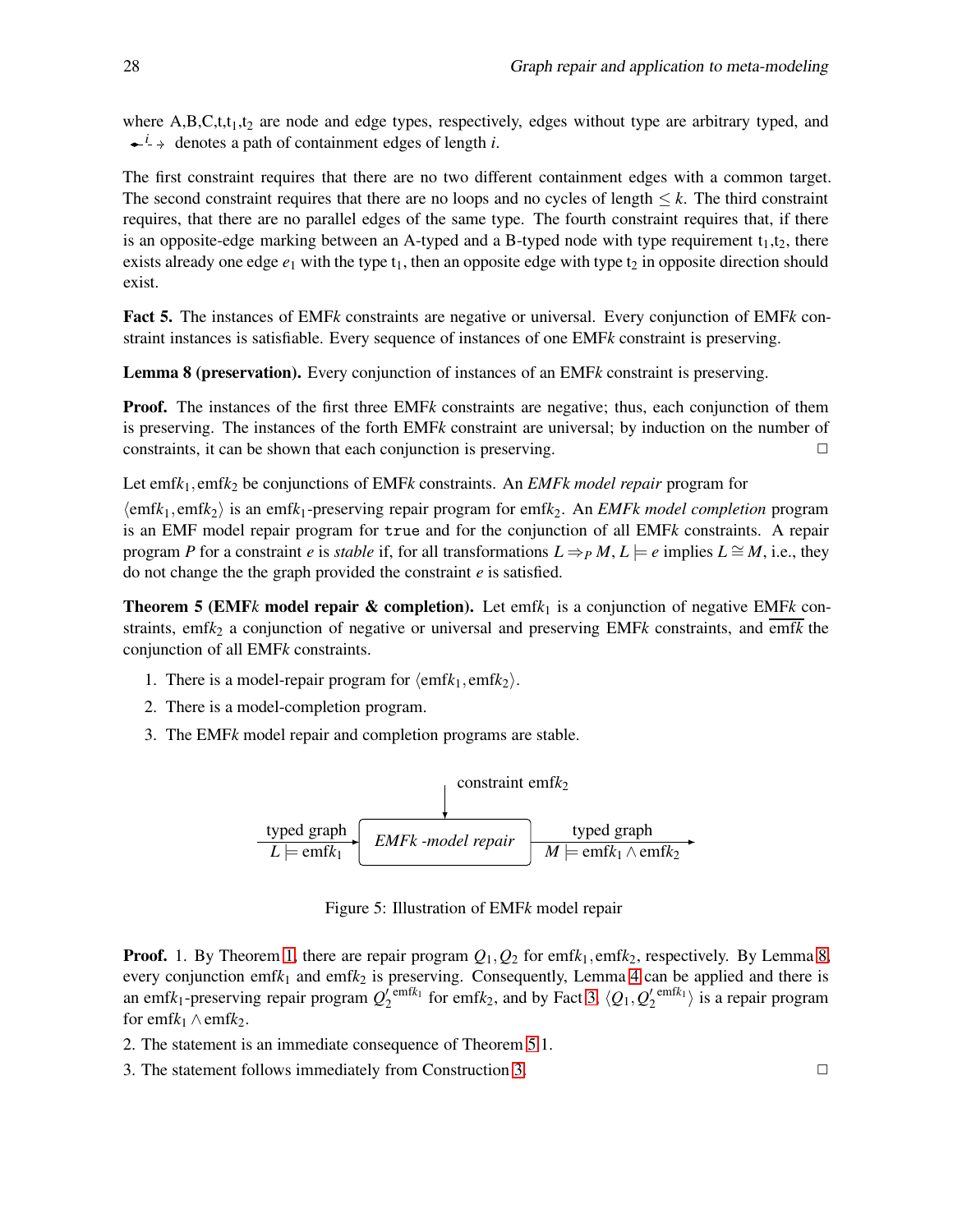Remark ((OCL-)Constraints). By the repair results on typed graphs, (model) repair and completion can be done for other constraints satisfying the requirements in Theorem [2,](#page-11-0) e.g., for first-order (OCL-)constraints.

<span id="page-16-1"></span>Inspecting the EMF*k* repair (completion) program, it turns out that the program deletes and adds an edge, but it does not change the number of nodes.

Fact 6 (preservation of the number of nodes). The application of the EMF*k* repair (completion) program does not change the number of nodes.

There is a close relationship between EMF*k* and EMF. For an EMF*k* constraint emf*k*, emf denotes the more rigorous EMF constraint requiring no containment cycles and, for an EMF-constraint emf, emf*k* denotes the weaker EMF*k* constraint emf requiring no containment cycles of length  $\leq k$ .

<span id="page-16-0"></span>**Fact 7 (EMF***k* -**EMF**). For typed graphs *L* of node size  $\leq k$ , *L*  $\models$  emf*k* iff *L*  $\models$  emf.

As a consequence, we obtain the following statement for EMF model repair & completion.

Let emf<sub>1</sub>, emf<sub>2</sub> be conjunctions of EMF constraints. There is *EMF model repair* for a typed graph  $L \models$ emf<sub>1</sub> and emf<sub>2</sub> if there is a program *P* such that, for all transformations  $L \Rightarrow_{P} M$ ,  $M \models$  emf<sub>1</sub>  $\wedge$  emf<sub>2</sub>. There is an *EMF model completion* for a typed graph *L* if there is a program *P* such that, for all transformations  $L \Rightarrow PM, M$  is an EMF-model graph. Model repair and completion for a constraint *e* are *stable* if, for all typed graphs  $L \models e$ , all repairs (completions) yield a typed graph isomorphic to *L*.

**Theorem 6 (EMF model repair & completion).** Let emf<sub>1</sub> is a conjunction of negative EMF-constraints, emf<sub>2</sub> a conjunction of negative or universal and preserving EMF-constraints, and emf*k* the conjunction of all EMF*k* constraints.

- 1. There is a EMF model repair for all typed graphs  $L \models \text{emf}_1$  and emf $k_2$ .
- 2. There is a EMF model completion for all typed graphs *L*.
- 3. The EMF model repair and completion for a constraint *e* are stable for all typed graphs *L*.

$$
emf_1 = L \xrightarrow{P} M \models emf_1 \land emf_2
$$
  
if  $|V_L| = k \qquad \qquad$   

$$
emfk_1 = L \xrightarrow{P} M \models emfk_1 \land emfk_2
$$



**Proof.** 1. For a typed graph *L* of node size *k* satisfying  $emf_1$  and  $emf_2$ , we take the EMF*k* repair program *P* for  $\langle \text{emf}k_1, \text{emf}k_2 \rangle$  and apply it to *L*. By Fact [7,](#page-16-0)  $L \models \text{emf}_1$  implies  $L \models \text{emf}k_1$ . By Theorem [2,](#page-11-0) the application of *P* to *L* yields a typed graph *M* satisfying emf $k_1 \wedge \text{emf}k_2$ . The program does not change the number of nodes, i.e., *M* is a typed graph with *k* nodes. By Fact [7,](#page-16-0) *M* satisfies emf<sub>1</sub>  $\wedge$  emf<sub>2</sub>.

2. For a typed graph *L* of node size *k*, we take the EMF*k* -completion program and apply it to *L* yielding an EMF*k* -model graph *M*, i.e, a typed graph *M* satisfying emf*k*. The program does not change the number of nodes, i.e., *M* is a typed graph with *k* nodes. By Fact [7,](#page-16-0) *M* satisfies emf<sub>1</sub>  $\wedge$  emf<sub>2</sub>.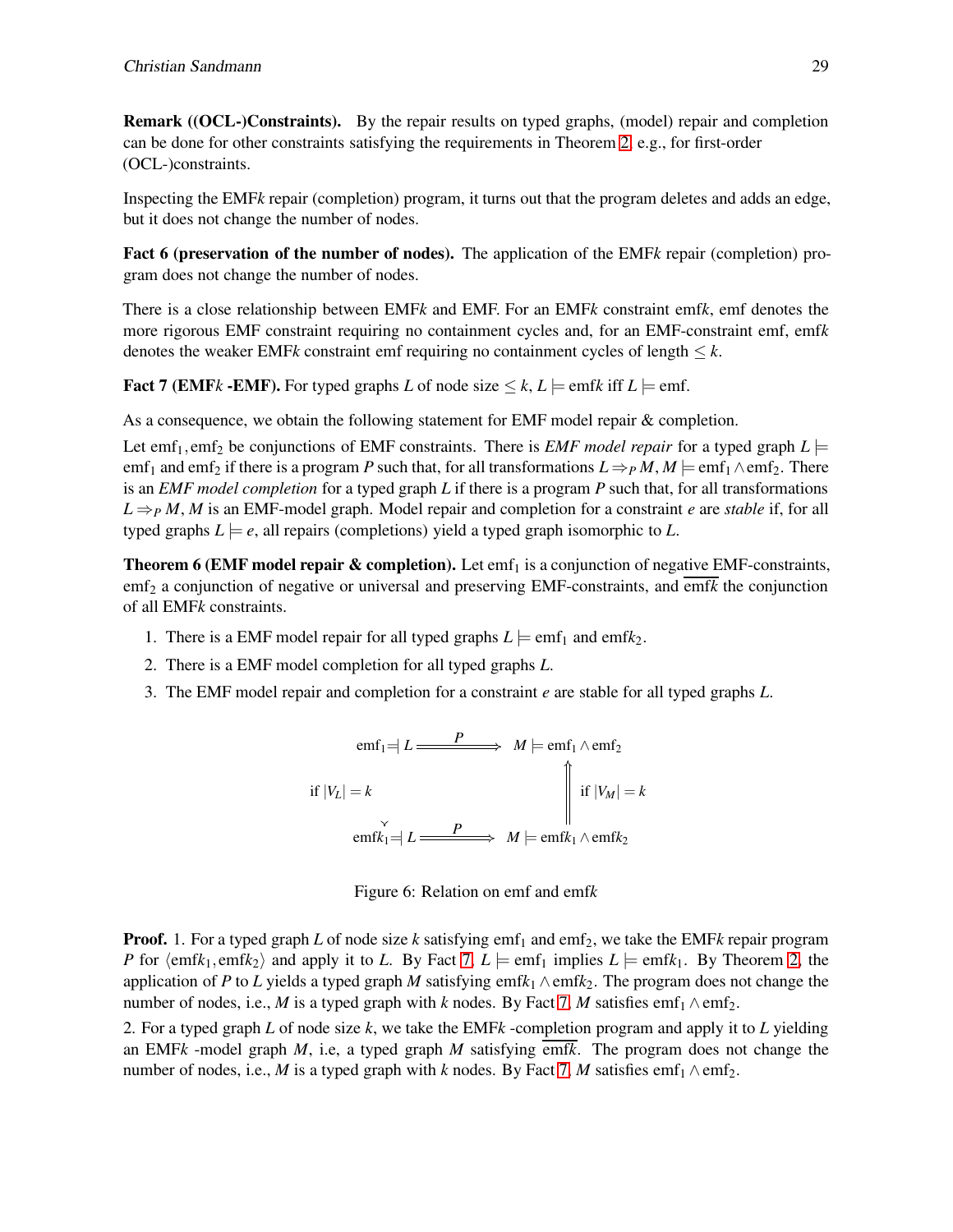3. By Theorem [5,](#page-15-1) the EMF*k* -model repair and completion programs are stable, i.e., for all transformations  $L \Rightarrow_{P} M$ ,  $L \models e$  implies  $L \cong M$ . Applying the programs to a typed graph, the property remains  $p$  preserved.  $\Box$ 

Remark (Repair of other structures). In this section, the results in Section [3](#page-6-0) are applied to metamodeling: typed graphs are repair w.r.t. EMF constraints. Obviously, typed graphs can also repaired w.r.t. other constraints, e.g. OCL-graph constraints as considered in [\[20\]](#page-20-5). Note that the presented results hold in every  $M$ -adhesive category with  $\mathscr{E}'$ - $M$ -pair factorization. As a consequence, we can do repair for high-level structures and high-level constraints [\[4\]](#page-19-3).

Remark (Model generation). In model generation, given a meta-model, one tries to find some (all) instances of the meta-model. Model generation may be seen as a special case of model completion applying the program: For a fixed *k*, the application of the EMF*k* model completion program to the empty typed graph yields EMF*k* model graphs. By Fact [6,](#page-16-1) every EMF*k* model graph with node size  $\leq k$ is an EMF model graph. In this way, we obtain some instances of the meta-model.

# <span id="page-17-0"></span>5 Related work

In this section, we present some related concepts on model repair, for which there is a wide variety of different approaches. Recently, there has been a sophisticated survey on different model repair techniques, and a feature-based classfication of these approaches, see [\[11\]](#page-20-3). In their sense, our approach is *stable* (see Theorem [5.](#page-15-1)3).

In Schneider et al. 2019 [\[22\]](#page-21-5), a logic-based incremental approach to graph repair is presented, generating a sound and complete (upon termination) overview of least changing repairs. The graph repair algorithm takes a graph and a first-order (FO) graph constraint as inputs and returns a set of graph repairs. Given a condition and a graph, they compute a set of symbolic models, which cover the semantics of a graph condition. Both approaches are proven to be correct, i.e. the repair (programs) yield to a graph satisfying the condition. The delta-based repair algorithm takes the graph update history explicitly into account, i.e. the approach is **dynamic**. In contrast, our approach is static, i.e., we first construct a repair program, then apply this program to an arbitrary graph. The repair algorithm does not terminate, if the repair updates trigger each other ad infinitum. Here, we have constructed terminating repair programs.

In Biermann et al. 2012 [\[2\]](#page-19-1), for EMF model transformations, consistent transformations are defined. For a set of rules, they slightly modify them, to get so-called consistent transformation rules. This way, a direct transformation step applied at an EMF model yields an EMF model graph again. In our approach, a direct transformation step leads to typed graphs. We use the repair program to complete the typed graph to an EMF model graph.

In Nassar et al. 2017 [\[13\]](#page-20-4), a rule-based approach to support the modeler in automatically trimming and completing EMF models is presented. For that, repair rules are automatically generated from multiplicity constraints imposed by a given meta-model. The rule schemes are carefully designed to preserve the EMF model constraints. One can use the approach in this paper to transform a typed graph to an EMF*k* model graph, then, one can use the approach of [\[13\]](#page-20-4), to transform an EMF model graph to an EMF model graph, satisfying additional multiplicity constraints.

In Nassar et al. 2020 [\[12\]](#page-20-13), a method to simplify constraint-preserving application conditions is presented. Their simplifications of the application conditions are based on three main concepts: (1) If the elements which are deleted (or added) by a rule are type-disjoint with the types of the constraint, i.e. they share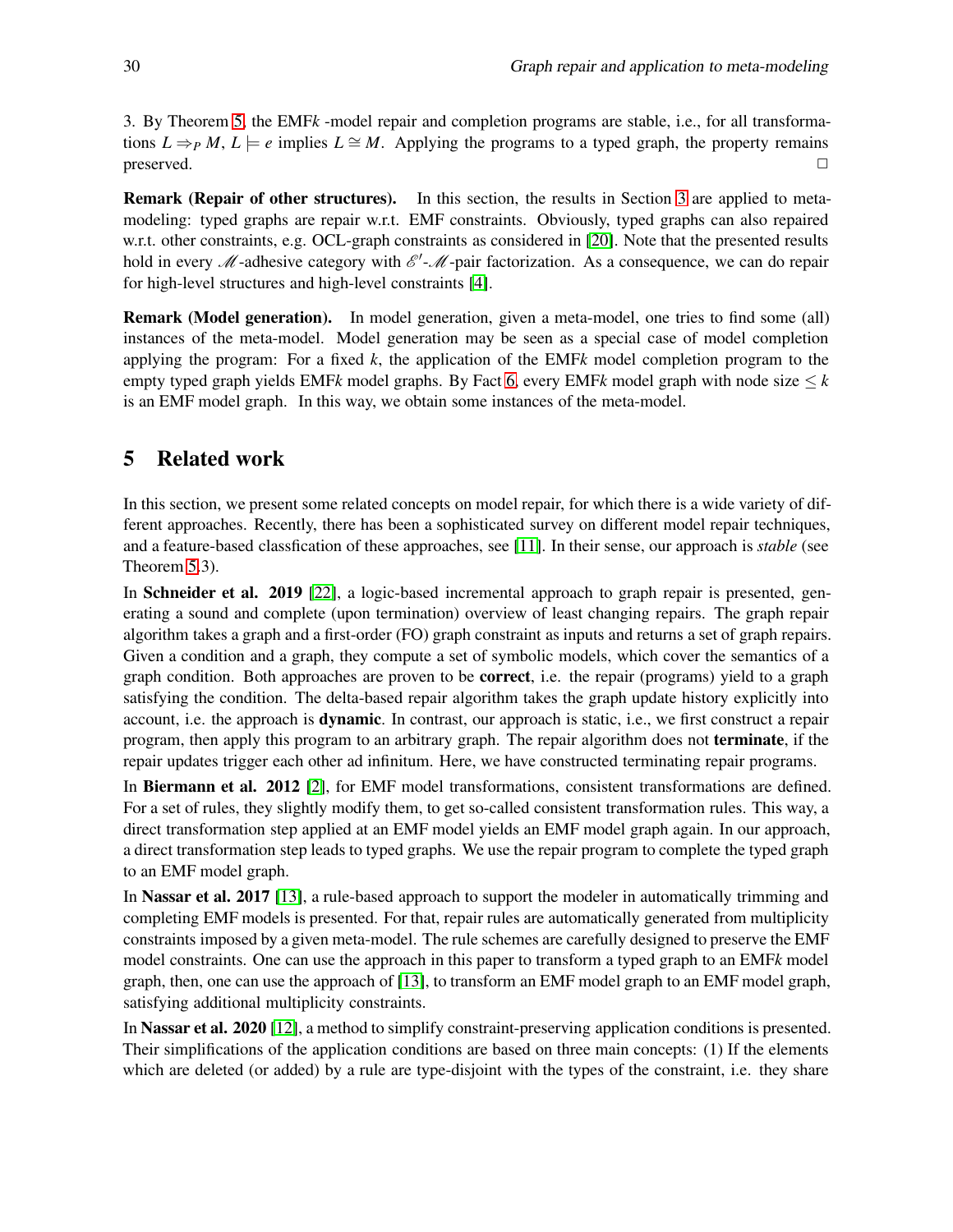no types, the application condition simplifies to true, (2) For increasing (or decreasing) rules, and positive (or negative) constraints, the application is true, (3) For negative constraints ∄*C* one may omit the cases where *C* and the elements created by the rule overlap in at least one element. The simplified application conditions are proven to be logically equivalent to the original application condition. The results are proven to be correct for  $\mathcal{M}$ -adhesive categories, and can be used to simplify the application conditions needed for our construction of condition-preserving application conditions (Lemma [1\)](#page-5-0), as well. Furthermore, the EMF model constraints (Fact [4\)](#page-14-1) are simplified by replacing every subcondition violating the no parallel edge, and at most one container constraints with false.

In **Kosiol et al. 2020** [\[9\]](#page-20-14) two notions of consistency as a graduated property are introduced: consistencysustaining rules do not change the number of violations of a constraint in a graph, and consistencyimproving rule reduce the number of violations in a graph. The definition is based on the so-called consistency index, given by the number of constraint violations in a graph, divided by the number of "relevant occurrences" of the constraints in a graph. A transformation is consistency sustaining, if the consistency index for the input graph is equal or less than the resulting graph, and consistency improving if the number of the violations in the resulting graph is smaller than in the input graph. A rule is consistency sustaining, if all transformations are. A rule is consistency improving, if all applications of the rule are consistency sustaining, there exists a graph with constraint violations, and a transformation, such that the number of the violations in the resulting graph is smaller than in the input graph. A rule is strongly consistency improving if all its applications to a graph with constraint violations is consistency improving. In their setting, the rules derived from our approach are strongly consistency improving,

In Taentzer et al. 2017 [\[26\]](#page-21-6), a designer can specify a set of so-called change-preserving rules, and a set of edit rules. Each edit rule, which yields to an inconsistency, is then repaired by a set of repair rules. The construction of the repair rules is based on the complement construction. It is shown, that a consistent graph is obtained by the repair program, provided that each repair step is sequentially independent from each following edit step, and each edit step can be repaired. The repaired models are not necessarily as close as possible to the original model.

In Rabbi et al. 2015 [\[19\]](#page-20-15), a model completion approach for predicates specified in the Diagrammic Predicate Framework (DPF) is introduced. For every predicate in the model, they derive a set of completion rules, by constructing the pullback of the instance, the meta-model and the graph of the condition. These rules, applied as long as possible, yields a model which conforms to the predicate. In our approach, the rules are derived from the constraint and the meta-model. In both approaches, the meta-model remains unchanged.

In Wang 2016 [\[28\]](#page-21-7), the semantics of the predicates in the DPF is specified as graph constraints, and a model repair approach for these graph constraints is introduced. For constraints of the form  $\forall (L, \exists R)$ or ∀(*L*,∄*R*), repair rules are directly derived from the constraints. The construction is based on the construction of subgraphs of *L* and *R*. For the constraint  $\forall$ (*L*, $\exists$ *R*), for each subgraph *B*, they derive rules  $\langle B \Rightarrow R, \overline{\pm}R \rangle$  and  $\langle L \Rightarrow B, \overline{\pm}R \rangle$ . For the constraint  $\forall (L, \overline{\pm}R)$ , rules of the form  $\langle L \Rightarrow B \rangle$  are derived. The performance of the approach has been optimized for practical application scenarios. In this work, we have combined the programs for proper conditions to a repair program for conjunctions of proper conditions. The properties of the repaired conditions remain preserved, whenever possible. If this is not possible, we delete the occurrence. As far as we can see, the approach in [\[28\]](#page-21-7) does not handle conjunctions.

In **Barriga et al 2019** [\[1\]](#page-19-4), an algorithm for model repair based on EMF is presented, which relies on reinforcement learning. For each error in the model, a so-called Q-table is constructed, storing a weight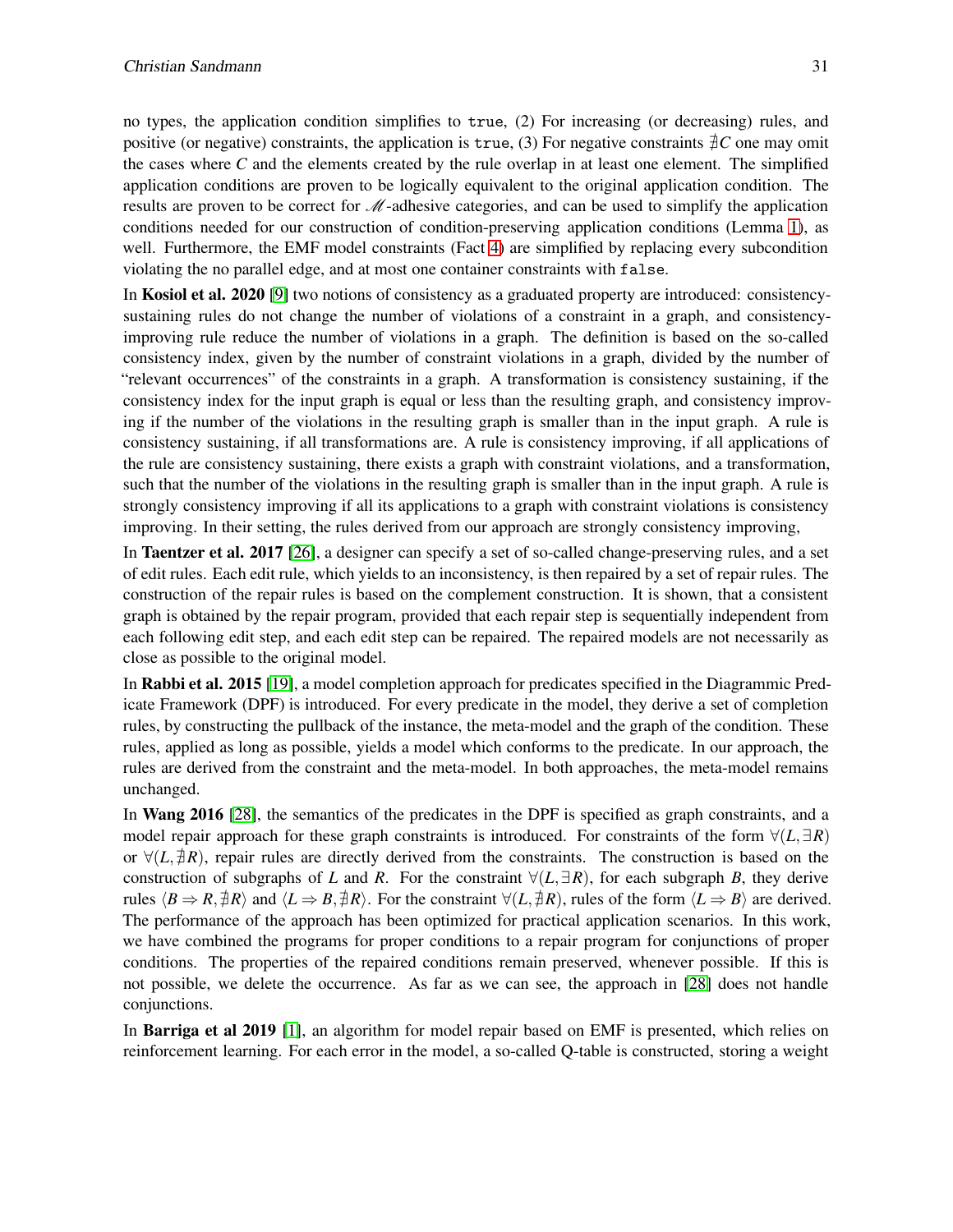for each error, and repair action. This weight indicates how good a repair action is, depending on the repair action and regarding the users preferences. The approach can repair errors provided by the EMF diagnostician. The results are not proven but evaluated using mutation testing.

### <span id="page-19-0"></span>6 Conclusion

In this paper, we have presented the theory of typed repair programs, applied it to EMF*k* -and EMF model graph repair.

- 1. Typed graph repair. We have extended our results on graph repair to typed graphs. There are repair programs for a large class of conditions, called *legit* conditions. Application of the repair programs to an arbitrary typed graph yields a typed graph satisfying the condition.
- 2. EMF*k* model repair. For EMF*k* constraints, a first-order variant of EMF constraints, we present stable EMF*k* model repair and completion programs. Application of these programs to any typed graph yields a repaired typed graph and an EMF*k* model graph, respectively,
- 3. EMF model repair. These results are applied to the EMF world and yield to EMF model repair and completion results.

Further topics may be the following.

1. Least changng repairs. Our repair programs induce *repairs* in the sense of Schneider et al. [\[22\]](#page-21-5). It would be nice to show that these induced repairs are least changing repairs.

2. Redirection of edges. Our repair programs try to preserve items; if this is not possible, they delete items. In Nassar et al. [\[13\]](#page-20-4), multiplicity constraints are considered. In this context, they use the idea, to redirect an edge instead of deleting it. How this can be included in our approach?

3. Generalization to attributed type graphs as e.g. in [\[20,](#page-20-5) [16\]](#page-20-16).

Acknowledgements. We are grateful to Annegret Habel, Marius Hubatschek, Jens Kosiol, Okan Özkan, Gabriele Taentzer, and the anonymous reviewers for their helpful comments to this paper.

# References

- <span id="page-19-4"></span>[1] Angela Barriga, Adrian Rutle & Rogardt Heldal (2019): *Personalized and Automatic Model Repairing using Reinforcement Learning*. In: 22nd ACM/IEEE International Conference on Model Driven Engineering Languages and Systems Companion, MODELS Companion, IEEE, pp. 175–181, doi[:10.1109/MODELS-C.2019.00030.](http://dx.doi.org/10.1109/MODELS-C.2019.00030)
- <span id="page-19-1"></span>[2] Enrico Biermann, Claudia Ermel & Gabriele Taentzer (2012): *Formal foundation of consistent EMF model transformations by algebraic graph transformation*. Software and System Modeling 11(2), pp. 227–250, doi[:10.1007/s10270-011-0199-7.](http://dx.doi.org/10.1007/s10270-011-0199-7)
- <span id="page-19-2"></span>[3] Hartmut Ehrig, Karsten Ehrig, Ulrike Prange & Gabriele Taentzer (2006): *Fundamentals of Algebraic Graph Transformation*. EATCS Monographs of Theoretical Computer Science, Springer, doi[:10.1007/3-540-31188-2.](http://dx.doi.org/10.1007/3-540-31188-2)
- <span id="page-19-3"></span>[4] Hartmut Ehrig, Ulrike Golas, Annegret Habel, Leen Lambers & Fernando Orejas (2014): M*-Adhesive Transformation Systems with Nested Application Conditions. Part 1: Parallelism, Concurrency and Amalgamation*. Mathematical Structures in Computer Science 24, doi[:10.1017/S0960129512000357.](http://dx.doi.org/10.1017/S0960129512000357)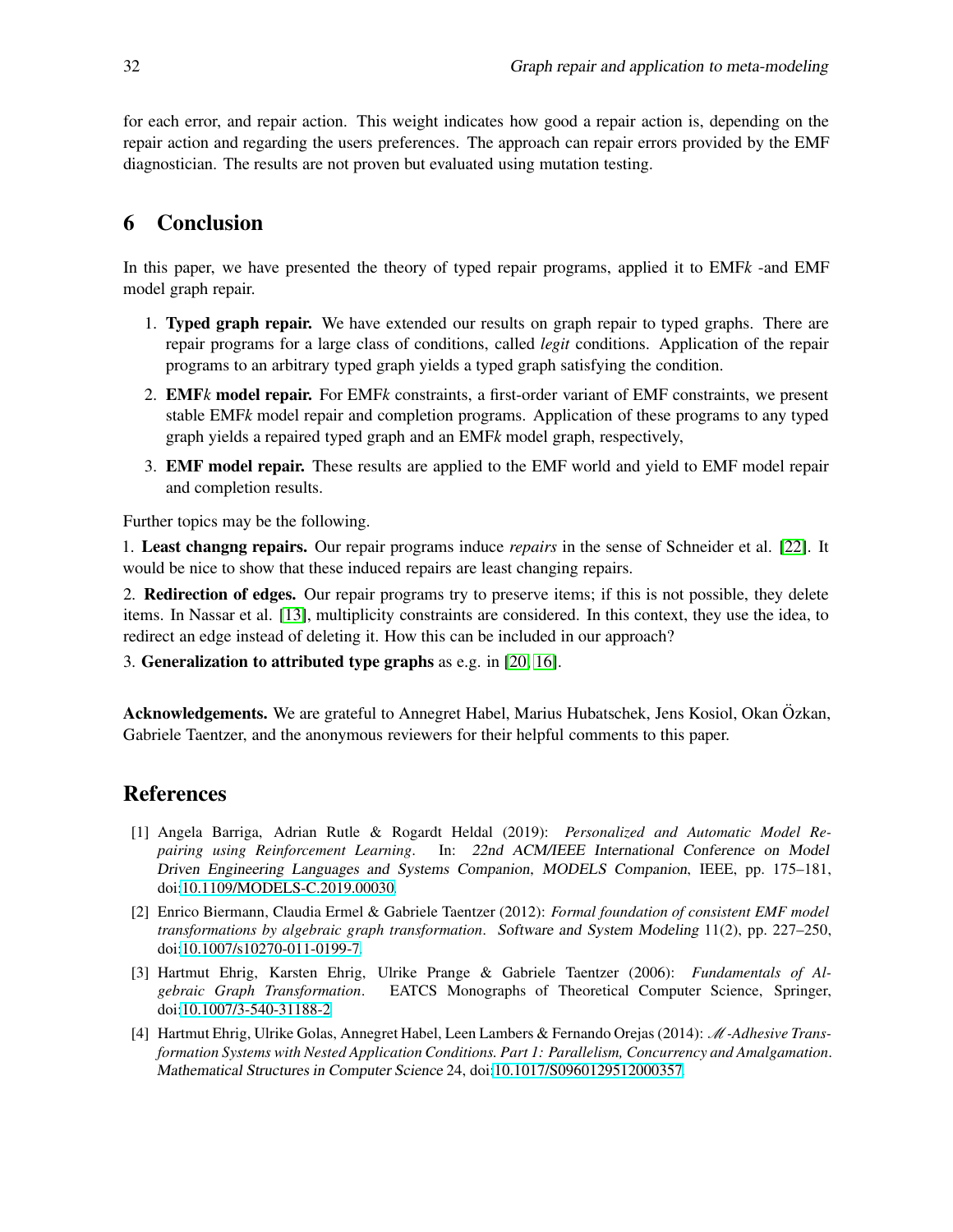- <span id="page-20-8"></span>[5] Hartmut Ehrig, Ulrike Golas & Frank Hermann (2010): *Categorical Frameworks for Graph Transformation and HLR Systems based on the DPO Approach*. Bulletin of the EATCS 112, pp. 111–121. Available at <http://eatcs.org/beatcs/index.php/beatcs/article/view/158>.
- <span id="page-20-6"></span>[6] Annegret Habel & Karl-Heinz Pennemann (2009): *Correctness of High-Level Transformation Systems Relative to Nested Conditions*. Mathematical Structures in Computer Science 19, pp. 245–296, doi[:10.1017/S0960129508007202.](http://dx.doi.org/10.1017/S0960129508007202)
- <span id="page-20-10"></span>[7] Annegret Habel & Christian Sandmann (2018): *Graph Repair by Graph Programs*. In: Graph Computation Models (GCM 2018), Lecture Notes in Computer Science 11176, pp. 431–446, doi[:10.1007/978-3-030-04771-9](http://dx.doi.org/10.1007/978-3-030-04771-9_31) 31.
- <span id="page-20-0"></span>[8] Reiko Heckel & Gabriele Taentzer (2020): *Graph Transformation for Software Engineers - With Applications to Model-Based Development and Domain-Specific Language Engineering*. Springer, doi[:10.1007/978-3-030-43916-3.](http://dx.doi.org/10.1007/978-3-030-43916-3)
- <span id="page-20-14"></span>[9] Jens Kosiol, Daniel Strüber, Gabriele Taentzer & Steffen Zschaler (2020): *Graph Consistency as a Graduated Property - Consistency-Sustaining and -Improving Graph Transformations*. In Fabio Gadducci & Timo Kehrer, editors: Graph Transformation - 13th International Conference, ICGT, Lecture Notes in Computer Science 12150, Springer, pp. 239–256, doi[:10.1007/978-3-030-51372-6](http://dx.doi.org/10.1007/978-3-030-51372-6_14) 14.
- <span id="page-20-9"></span>[10] Michael Löwe (1993): *Algebraic Approach to Single-Pushout Graph Transformation*. Theoretical Computer Science 109, pp. 181–224, doi[:10.1016/0304-3975\(93\)90068-5.](http://dx.doi.org/10.1016/0304-3975(93)90068-5)
- <span id="page-20-3"></span>[11] Nuno Macedo, Jorge Tiago & Alcino Cunha (2017): *A Feature-Based Classification of Model Repair Approaches*. IEEE Trans. Software Eng. 43(7), pp. 615–640, doi[:10.1109/TSE.2016.2620145.](http://dx.doi.org/10.1109/TSE.2016.2620145)
- <span id="page-20-13"></span>[12] Nebras Nassar, Jens Kosiol, Thorsten Arendt & Gabriele Taentzer (2020): *Constructing optimized constraintpreserving application conditions for model transformation rules*. J. Log. Algebraic Methods Program. 114, p. 100564, doi[:10.1016/j.jlamp.2020.100564.](http://dx.doi.org/10.1016/j.jlamp.2020.100564)
- <span id="page-20-4"></span>[13] Nebras Nassar, Hendrik Radke & Thorsten Arendt (2017): *Rule-Based Repair of EMF Models: An Automated Interactive Approach*. In: Theory and Practice of Model Transformation (ICMT 2017), Lecture Notes in Computer Science 10374, pp. 171–181, doi[:10.1007/978-3-319-61473-1](http://dx.doi.org/10.1007/978-3-319-61473-1_12) 12.
- <span id="page-20-2"></span>[14] Christian Nentwich, Wolfgang Emmerich & Anthony Finkelstein (2003): *Consistency Management with Repair Actions*. In: Software Engineering, IEEE Computer Society, pp. 455–464, doi[:10.1109/ICSE.2003.1201223.](http://dx.doi.org/10.1109/ICSE.2003.1201223)
- <span id="page-20-1"></span>[15] Object Management Group (2014): *Object Constraint Language, Version 2.4, OCL (February 2014)*. Available at <https://www.omg.org/spec/OCL/2.4/>.
- <span id="page-20-16"></span>[16] Fernando Orejas & Leen Lambers (2010): *Symbolic Attributed Graphs for Attributed Graph Transformation*. Electronic Communications of the EASST 30, doi[:10.14279/tuj.eceasst.30.405.](http://dx.doi.org/10.14279/tuj.eceasst.30.405)
- <span id="page-20-7"></span>[17] Karl-Heinz Pennemann (2009): *Development of Correct Graph Transformation Systems*. Ph.D. thesis, Universität Oldenburg.
- <span id="page-20-11"></span>[18] Christopher M. Poskitt & Detlef Plump (2013): *Verifying Total Correctness of Graph Programs*. Electronic Communications of the EASST 61, doi[:10.14279/tuj.eceasst.61.827.](http://dx.doi.org/10.14279/tuj.eceasst.61.827)
- <span id="page-20-15"></span>[19] Fazle Rabbi, Yngve Lamo, Ingrid Chieh Yu & Lars Michael Kristensen (2015): *A Diagrammatic Approach to Model Completion*. In: Proceedings of the 4th Workshop on the Analysis of Model Transformations, CEUR Workshop Proceedings 1500, CEUR-WS.org, pp. 56–65. Available at <http://ceur-ws.org/Vol-1500/paper7.pdf>.
- <span id="page-20-5"></span>[20] Hendrik Radke, Thorsten Arendt, Jan Steffen Becker, Annegret Habel & Grabriele Taentzer (2018): *Translating Essential OCL Invariants to Nested Graph Constraints for Generating Instances of Meta-models*. Science of Computer Programming 152, pp. 38–62, doi[:10.1016/j.scico.2017.08.006.](http://dx.doi.org/10.1016/j.scico.2017.08.006)
- <span id="page-20-12"></span>[21] Christian Sandmann & Annegret Habel (2019): *Rule-based Graph Repair*. In: Proceedings Tenth International Workshop on Graph Computation Models, GCM@STAF <sup>2019</sup>, EPTCS 309, pp. 87–104, doi[:10.4204/EPTCS.309.5.](http://dx.doi.org/10.4204/EPTCS.309.5)